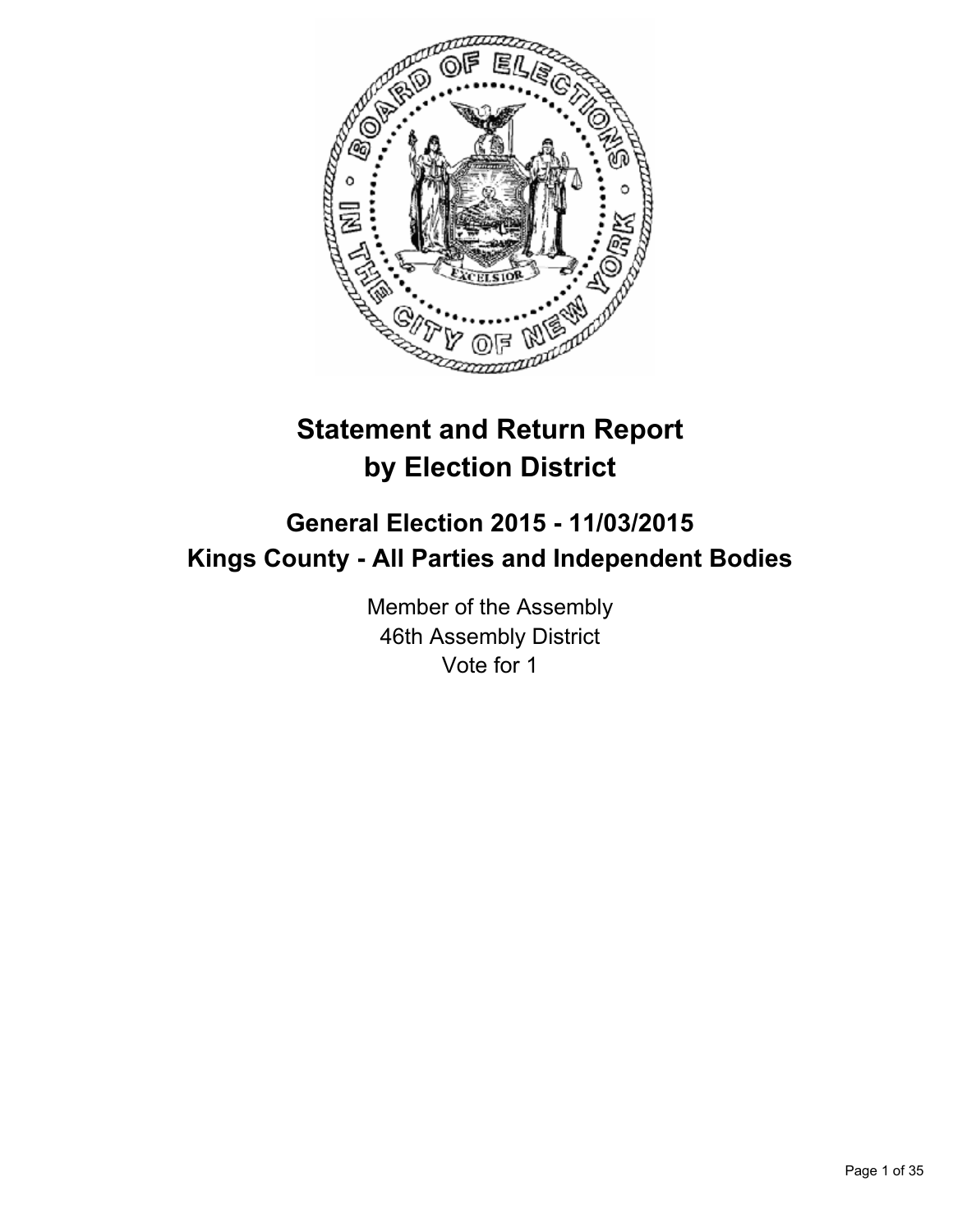

| <b>PUBLIC COUNTER</b>                                    | 117 |
|----------------------------------------------------------|-----|
| <b>EMERGENCY</b>                                         | 0   |
| ABSENTEE/MILITARY                                        | 4   |
| AFFIDAVIT                                                | 2   |
| <b>Total Ballots</b>                                     | 123 |
| Less - Inapplicable Federal/Special Presidential Ballots | 0   |
| <b>Total Applicable Ballots</b>                          | 123 |
| PAMELA HARRIS (DEMOCRATIC)                               | 91  |
| LUCRETIA REGINA-POTTER (REPUBLICAN)                      | 24  |
| LUCRETIA REGINA-POTTER (CONSERVATIVE)                    | 5   |
| PAMELA HARRIS (WORKING FAMILIES)                         | 1   |
| LUCRETIA REGINA-POTTER (INDEPENDENCE)                    | 2   |
| LUCRETIA REGINA-POTTER (PEOPLE'S CHOICE)                 | 0   |
| <b>Total Votes</b>                                       | 123 |

| <b>PUBLIC COUNTER</b>                                    | 95             |
|----------------------------------------------------------|----------------|
| <b>EMERGENCY</b>                                         | 0              |
| ABSENTEE/MILITARY                                        | 0              |
| <b>AFFIDAVIT</b>                                         | $\Omega$       |
| <b>Total Ballots</b>                                     | 95             |
| Less - Inapplicable Federal/Special Presidential Ballots | 0              |
| <b>Total Applicable Ballots</b>                          | 95             |
| PAMELA HARRIS (DEMOCRATIC)                               | 72             |
| LUCRETIA REGINA-POTTER (REPUBLICAN)                      | 18             |
| LUCRETIA REGINA-POTTER (CONSERVATIVE)                    | 1              |
| PAMELA HARRIS (WORKING FAMILIES)                         | $\overline{2}$ |
| LUCRETIA REGINA-POTTER (INDEPENDENCE)                    | $\Omega$       |
| LUCRETIA REGINA-POTTER (PEOPLE'S CHOICE)                 | $\Omega$       |
| <b>Total Votes</b>                                       | 93             |
| Unrecorded                                               | 2              |
| 003/46 COMBINED into: 001/46                             |                |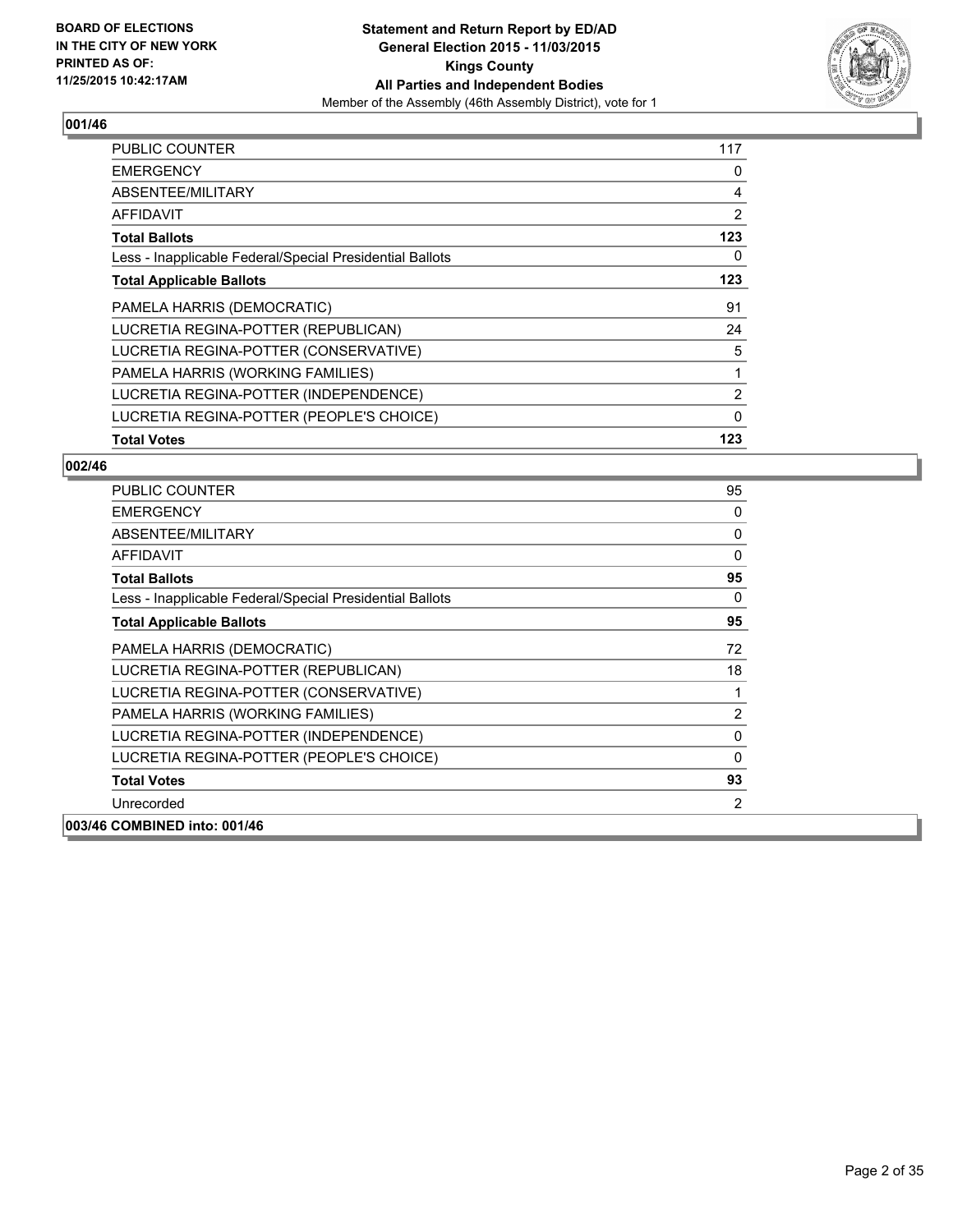

| PUBLIC COUNTER                                           | 256            |
|----------------------------------------------------------|----------------|
| <b>EMERGENCY</b>                                         | 0              |
| ABSENTEE/MILITARY                                        | 1              |
| <b>AFFIDAVIT</b>                                         | $\overline{2}$ |
| <b>Total Ballots</b>                                     | 259            |
| Less - Inapplicable Federal/Special Presidential Ballots | 0              |
| <b>Total Applicable Ballots</b>                          | 259            |
| PAMELA HARRIS (DEMOCRATIC)                               | 241            |
| LUCRETIA REGINA-POTTER (REPUBLICAN)                      | 10             |
| LUCRETIA REGINA-POTTER (CONSERVATIVE)                    | 1              |
| PAMELA HARRIS (WORKING FAMILIES)                         | 3              |
| LUCRETIA REGINA-POTTER (INDEPENDENCE)                    | 0              |
| LUCRETIA REGINA-POTTER (PEOPLE'S CHOICE)                 | 0              |
| BERNIE SANDERS (WRITE-IN)                                | 1              |
| UNATTRIBUTABLE WRITE-IN (WRITE-IN)                       | $\overline{2}$ |
| <b>Total Votes</b>                                       | 258            |
| Unrecorded                                               |                |

| <b>PUBLIC COUNTER</b>                                    | 135            |
|----------------------------------------------------------|----------------|
| <b>EMERGENCY</b>                                         | 0              |
| ABSENTEE/MILITARY                                        | 1              |
| AFFIDAVIT                                                | 4              |
| <b>Total Ballots</b>                                     | 140            |
| Less - Inapplicable Federal/Special Presidential Ballots | 0              |
| <b>Total Applicable Ballots</b>                          | 140            |
| PAMELA HARRIS (DEMOCRATIC)                               | 133            |
| LUCRETIA REGINA-POTTER (REPUBLICAN)                      | $\overline{2}$ |
| LUCRETIA REGINA-POTTER (CONSERVATIVE)                    | 0              |
| PAMELA HARRIS (WORKING FAMILIES)                         | 3              |
| LUCRETIA REGINA-POTTER (INDEPENDENCE)                    | 1              |
| LUCRETIA REGINA-POTTER (PEOPLE'S CHOICE)                 | $\Omega$       |
| <b>Total Votes</b>                                       | 139            |
| Unrecorded                                               | 1              |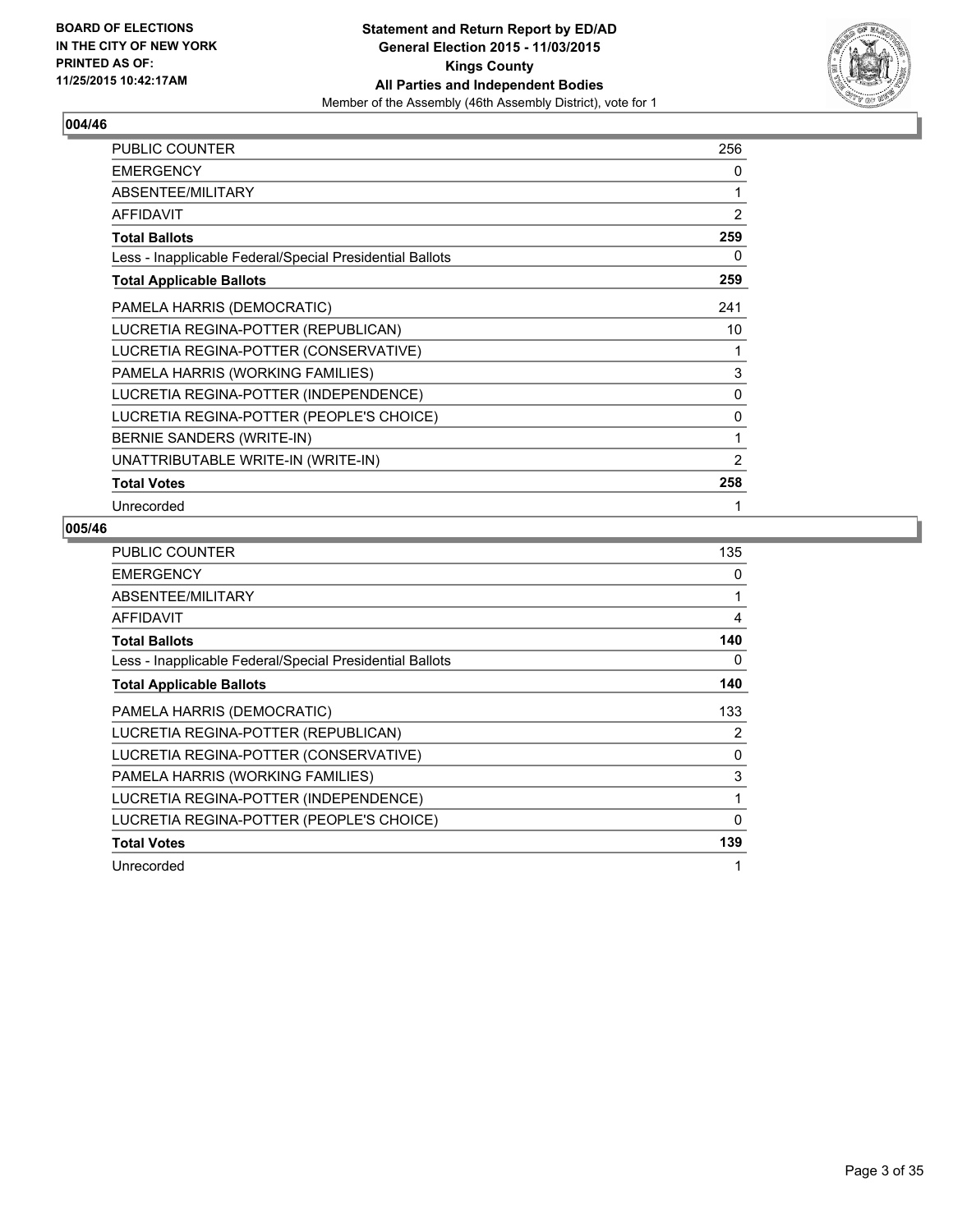

| <b>PUBLIC COUNTER</b>                                    | 66             |
|----------------------------------------------------------|----------------|
| <b>EMERGENCY</b>                                         | 0              |
| ABSENTEE/MILITARY                                        | 1              |
| AFFIDAVIT                                                | 3              |
| <b>Total Ballots</b>                                     | 70             |
| Less - Inapplicable Federal/Special Presidential Ballots | 0              |
| <b>Total Applicable Ballots</b>                          | 70             |
| PAMELA HARRIS (DEMOCRATIC)                               | 63             |
| LUCRETIA REGINA-POTTER (REPUBLICAN)                      | 2              |
| LUCRETIA REGINA-POTTER (CONSERVATIVE)                    | 0              |
| PAMELA HARRIS (WORKING FAMILIES)                         | $\overline{2}$ |
| LUCRETIA REGINA-POTTER (INDEPENDENCE)                    | 1              |
| LUCRETIA REGINA-POTTER (PEOPLE'S CHOICE)                 | 0              |
| <b>Total Votes</b>                                       | 68             |
| Unrecorded                                               | 2              |

| <b>PUBLIC COUNTER</b>                                    | 176 |
|----------------------------------------------------------|-----|
| <b>EMERGENCY</b>                                         | 0   |
| ABSENTEE/MILITARY                                        | 24  |
| <b>AFFIDAVIT</b>                                         | 8   |
| <b>Total Ballots</b>                                     | 208 |
| Less - Inapplicable Federal/Special Presidential Ballots | 0   |
| <b>Total Applicable Ballots</b>                          | 208 |
| PAMELA HARRIS (DEMOCRATIC)                               | 178 |
| LUCRETIA REGINA-POTTER (REPUBLICAN)                      | 15  |
| LUCRETIA REGINA-POTTER (CONSERVATIVE)                    | 3   |
| PAMELA HARRIS (WORKING FAMILIES)                         | 8   |
| LUCRETIA REGINA-POTTER (INDEPENDENCE)                    | 0   |
| LUCRETIA REGINA-POTTER (PEOPLE'S CHOICE)                 | 0   |
| <b>Total Votes</b>                                       | 204 |
| Unrecorded                                               | 4   |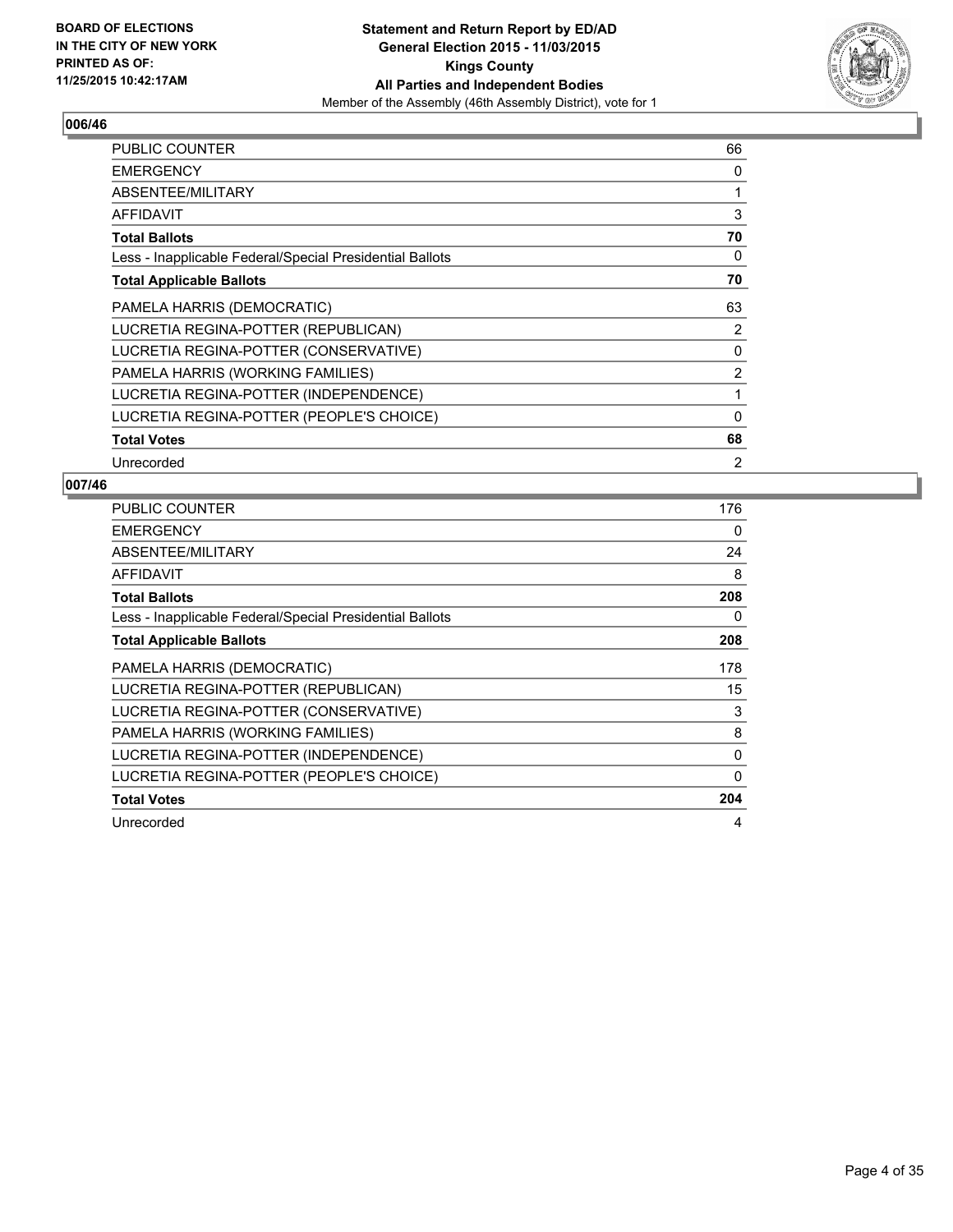

| <b>PUBLIC COUNTER</b>                                    | 181            |
|----------------------------------------------------------|----------------|
| <b>EMERGENCY</b>                                         | 0              |
| ABSENTEE/MILITARY                                        | 10             |
| AFFIDAVIT                                                | 7              |
| <b>Total Ballots</b>                                     | 198            |
| Less - Inapplicable Federal/Special Presidential Ballots | 0              |
| <b>Total Applicable Ballots</b>                          | 198            |
| PAMELA HARRIS (DEMOCRATIC)                               | 176            |
| LUCRETIA REGINA-POTTER (REPUBLICAN)                      | 15             |
| LUCRETIA REGINA-POTTER (CONSERVATIVE)                    | 2              |
| PAMELA HARRIS (WORKING FAMILIES)                         | 2              |
| LUCRETIA REGINA-POTTER (INDEPENDENCE)                    | 1              |
| LUCRETIA REGINA-POTTER (PEOPLE'S CHOICE)                 | $\mathbf 0$    |
| <b>Total Votes</b>                                       | 196            |
| Unrecorded                                               | $\overline{2}$ |

| <b>PUBLIC COUNTER</b>                                    | 191      |
|----------------------------------------------------------|----------|
| <b>EMERGENCY</b>                                         | 21       |
| ABSENTEE/MILITARY                                        | 3        |
| AFFIDAVIT                                                | 6        |
| <b>Total Ballots</b>                                     | 221      |
| Less - Inapplicable Federal/Special Presidential Ballots | 0        |
| <b>Total Applicable Ballots</b>                          | 221      |
| PAMELA HARRIS (DEMOCRATIC)                               | 204      |
| LUCRETIA REGINA-POTTER (REPUBLICAN)                      | 7        |
| LUCRETIA REGINA-POTTER (CONSERVATIVE)                    | 0        |
| PAMELA HARRIS (WORKING FAMILIES)                         | 4        |
| LUCRETIA REGINA-POTTER (INDEPENDENCE)                    | 3        |
| LUCRETIA REGINA-POTTER (PEOPLE'S CHOICE)                 | $\Omega$ |
| <b>Total Votes</b>                                       | 218      |
| Unrecorded                                               | 3        |
| 010/46 COMBINED into: 009/46                             |          |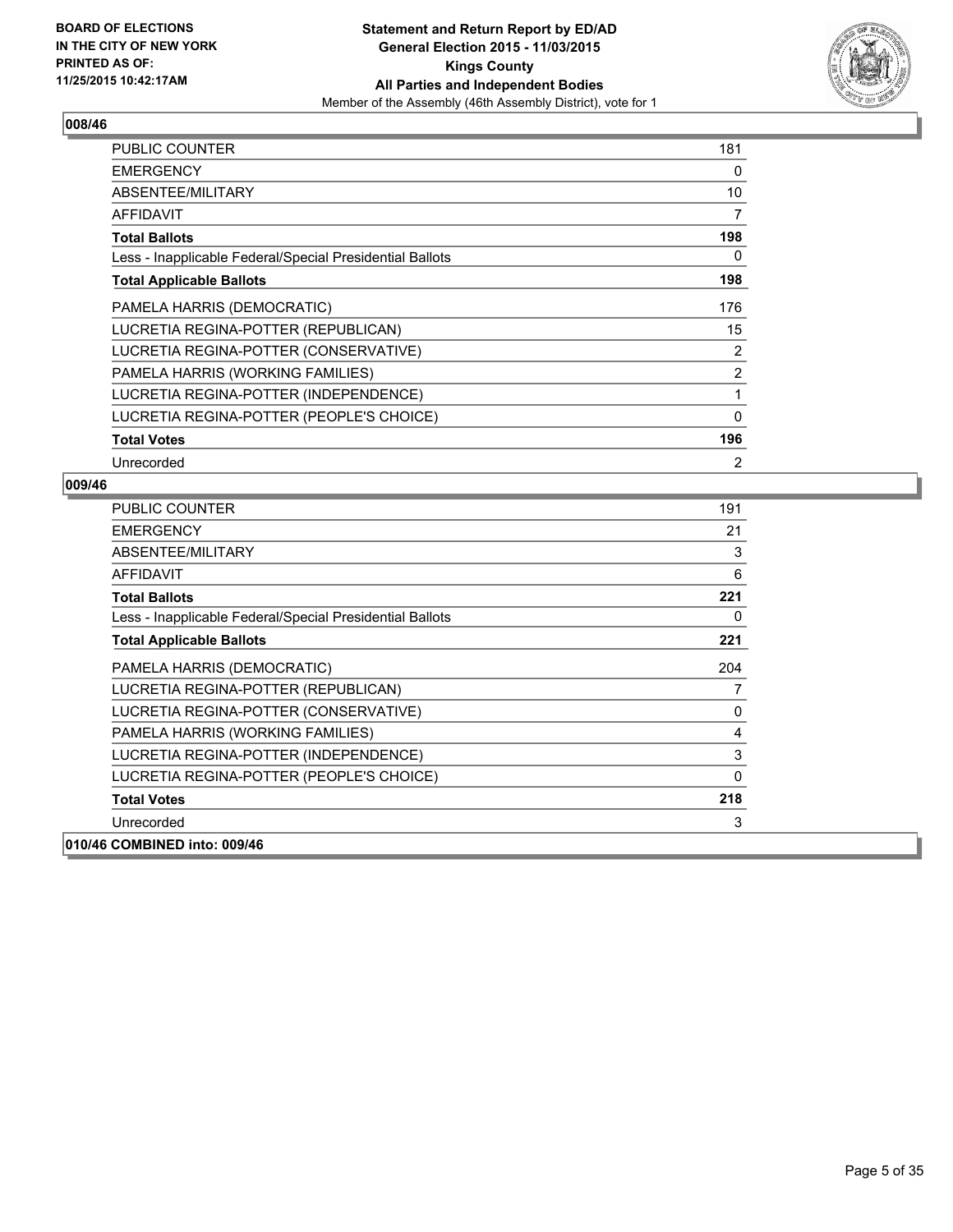

| <b>PUBLIC COUNTER</b>                                    | 164 |
|----------------------------------------------------------|-----|
| <b>EMERGENCY</b>                                         | 0   |
| ABSENTEE/MILITARY                                        | 49  |
| AFFIDAVIT                                                | 6   |
| <b>Total Ballots</b>                                     | 219 |
| Less - Inapplicable Federal/Special Presidential Ballots | 0   |
| <b>Total Applicable Ballots</b>                          | 219 |
| PAMELA HARRIS (DEMOCRATIC)                               | 182 |
| LUCRETIA REGINA-POTTER (REPUBLICAN)                      | 28  |
| LUCRETIA REGINA-POTTER (CONSERVATIVE)                    | 1   |
| PAMELA HARRIS (WORKING FAMILIES)                         | 1   |
| LUCRETIA REGINA-POTTER (INDEPENDENCE)                    | 2   |
| LUCRETIA REGINA-POTTER (PEOPLE'S CHOICE)                 | 0   |
| <b>Total Votes</b>                                       | 214 |
| Unrecorded                                               | 5   |

| <b>PUBLIC COUNTER</b>                                    | 108      |
|----------------------------------------------------------|----------|
| <b>EMERGENCY</b>                                         | 0        |
| ABSENTEE/MILITARY                                        | 1        |
| <b>AFFIDAVIT</b>                                         | 1        |
| <b>Total Ballots</b>                                     | 110      |
| Less - Inapplicable Federal/Special Presidential Ballots | 0        |
| <b>Total Applicable Ballots</b>                          | 110      |
| PAMELA HARRIS (DEMOCRATIC)                               | 97       |
| LUCRETIA REGINA-POTTER (REPUBLICAN)                      | 5        |
| LUCRETIA REGINA-POTTER (CONSERVATIVE)                    | 1        |
| PAMELA HARRIS (WORKING FAMILIES)                         | 3        |
| LUCRETIA REGINA-POTTER (INDEPENDENCE)                    | 2        |
| LUCRETIA REGINA-POTTER (PEOPLE'S CHOICE)                 | $\Omega$ |
| <b>Total Votes</b>                                       | 108      |
| Unrecorded                                               | 2        |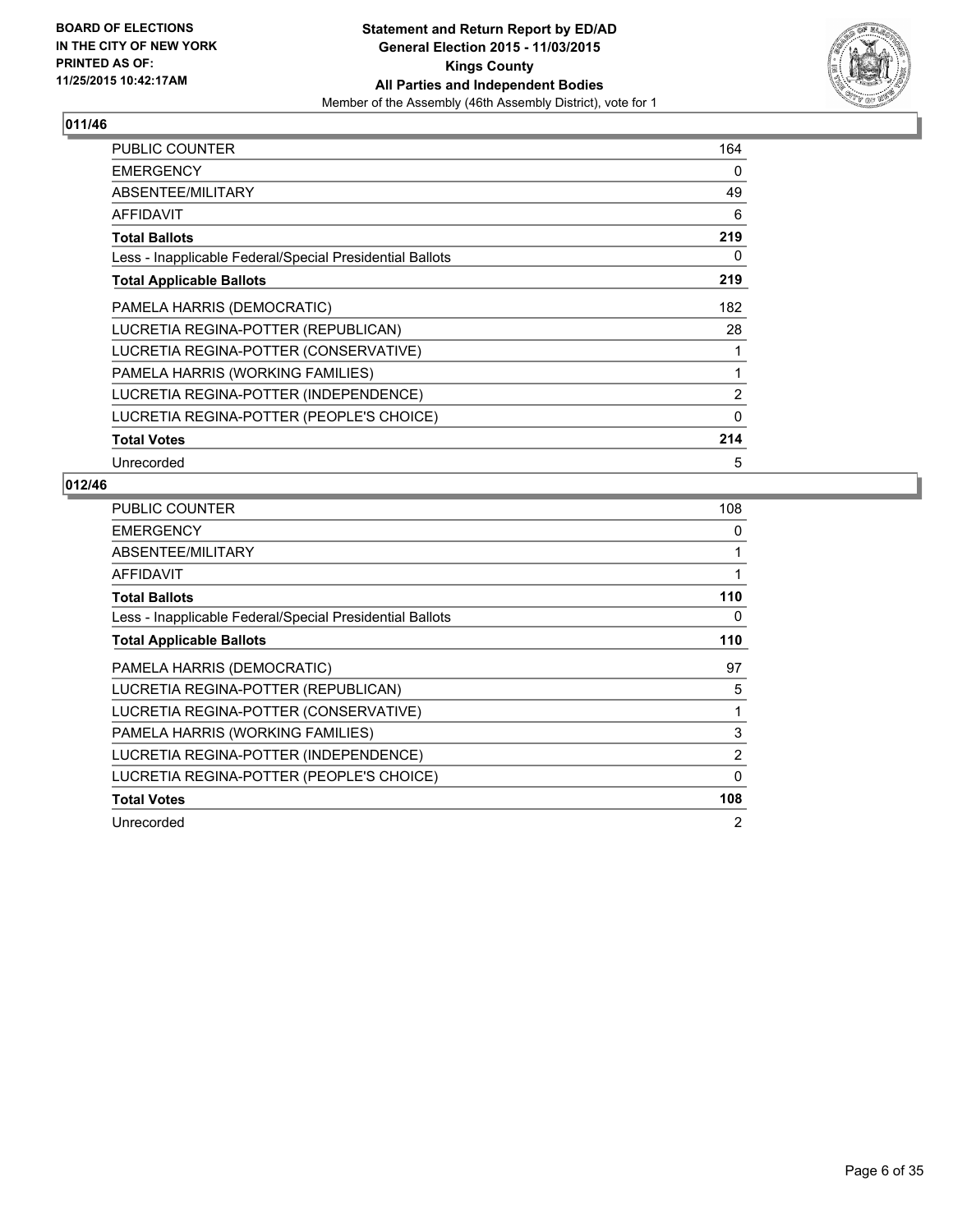

| <b>PUBLIC COUNTER</b>                                    | 98          |
|----------------------------------------------------------|-------------|
| <b>EMERGENCY</b>                                         | 0           |
| ABSENTEE/MILITARY                                        | 1           |
| AFFIDAVIT                                                | 1           |
| <b>Total Ballots</b>                                     | 100         |
| Less - Inapplicable Federal/Special Presidential Ballots | 0           |
| <b>Total Applicable Ballots</b>                          | 100         |
| PAMELA HARRIS (DEMOCRATIC)                               | 93          |
| LUCRETIA REGINA-POTTER (REPUBLICAN)                      | 2           |
| LUCRETIA REGINA-POTTER (CONSERVATIVE)                    | 0           |
| PAMELA HARRIS (WORKING FAMILIES)                         | 2           |
| LUCRETIA REGINA-POTTER (INDEPENDENCE)                    | 0           |
| LUCRETIA REGINA-POTTER (PEOPLE'S CHOICE)                 | $\mathbf 0$ |
| <b>Total Votes</b>                                       | 97          |
| Unrecorded                                               | 3           |

| <b>PUBLIC COUNTER</b>                                    | 103      |
|----------------------------------------------------------|----------|
| <b>EMERGENCY</b>                                         | 0        |
| ABSENTEE/MILITARY                                        | 2        |
| <b>AFFIDAVIT</b>                                         | 0        |
| <b>Total Ballots</b>                                     | 105      |
| Less - Inapplicable Federal/Special Presidential Ballots | 0        |
| <b>Total Applicable Ballots</b>                          | 105      |
| PAMELA HARRIS (DEMOCRATIC)                               | 93       |
| LUCRETIA REGINA-POTTER (REPUBLICAN)                      | 5        |
| LUCRETIA REGINA-POTTER (CONSERVATIVE)                    | 1        |
| PAMELA HARRIS (WORKING FAMILIES)                         | 3        |
| LUCRETIA REGINA-POTTER (INDEPENDENCE)                    | 1        |
| LUCRETIA REGINA-POTTER (PEOPLE'S CHOICE)                 | $\Omega$ |
| <b>Total Votes</b>                                       | 103      |
| Unrecorded                                               | 2        |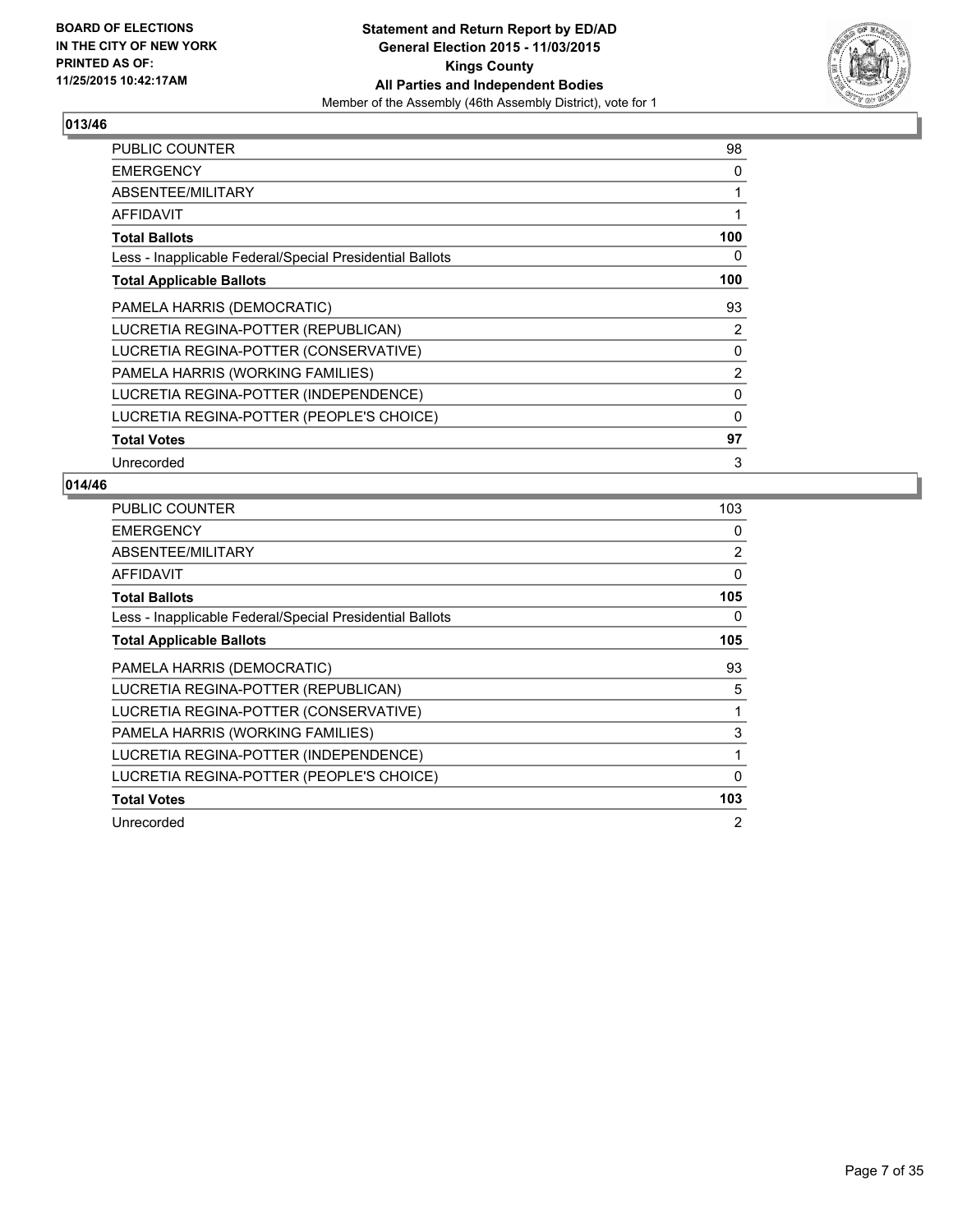

| PUBLIC COUNTER                                           | 86 |
|----------------------------------------------------------|----|
| <b>EMERGENCY</b>                                         | 0  |
| ABSENTEE/MILITARY                                        | 0  |
| <b>AFFIDAVIT</b>                                         | 1  |
| <b>Total Ballots</b>                                     | 87 |
| Less - Inapplicable Federal/Special Presidential Ballots | 0  |
| <b>Total Applicable Ballots</b>                          | 87 |
| PAMELA HARRIS (DEMOCRATIC)                               | 75 |
| LUCRETIA REGINA-POTTER (REPUBLICAN)                      | 3  |
| LUCRETIA REGINA-POTTER (CONSERVATIVE)                    | 2  |
| PAMELA HARRIS (WORKING FAMILIES)                         | 6  |
| LUCRETIA REGINA-POTTER (INDEPENDENCE)                    | 0  |
| LUCRETIA REGINA-POTTER (PEOPLE'S CHOICE)                 | 0  |
| <b>Total Votes</b>                                       | 86 |
| Unrecorded                                               | 1  |

| <b>PUBLIC COUNTER</b>                                    | 79       |
|----------------------------------------------------------|----------|
| <b>EMERGENCY</b>                                         | 0        |
| ABSENTEE/MILITARY                                        | 1        |
| <b>AFFIDAVIT</b>                                         | 0        |
| <b>Total Ballots</b>                                     | 80       |
| Less - Inapplicable Federal/Special Presidential Ballots | 0        |
| <b>Total Applicable Ballots</b>                          | 80       |
| PAMELA HARRIS (DEMOCRATIC)                               | 66       |
| LUCRETIA REGINA-POTTER (REPUBLICAN)                      | 4        |
| LUCRETIA REGINA-POTTER (CONSERVATIVE)                    | 0        |
| PAMELA HARRIS (WORKING FAMILIES)                         | 4        |
| LUCRETIA REGINA-POTTER (INDEPENDENCE)                    | 2        |
| LUCRETIA REGINA-POTTER (PEOPLE'S CHOICE)                 | $\Omega$ |
| <b>Total Votes</b>                                       | 76       |
| Unrecorded                                               | 4        |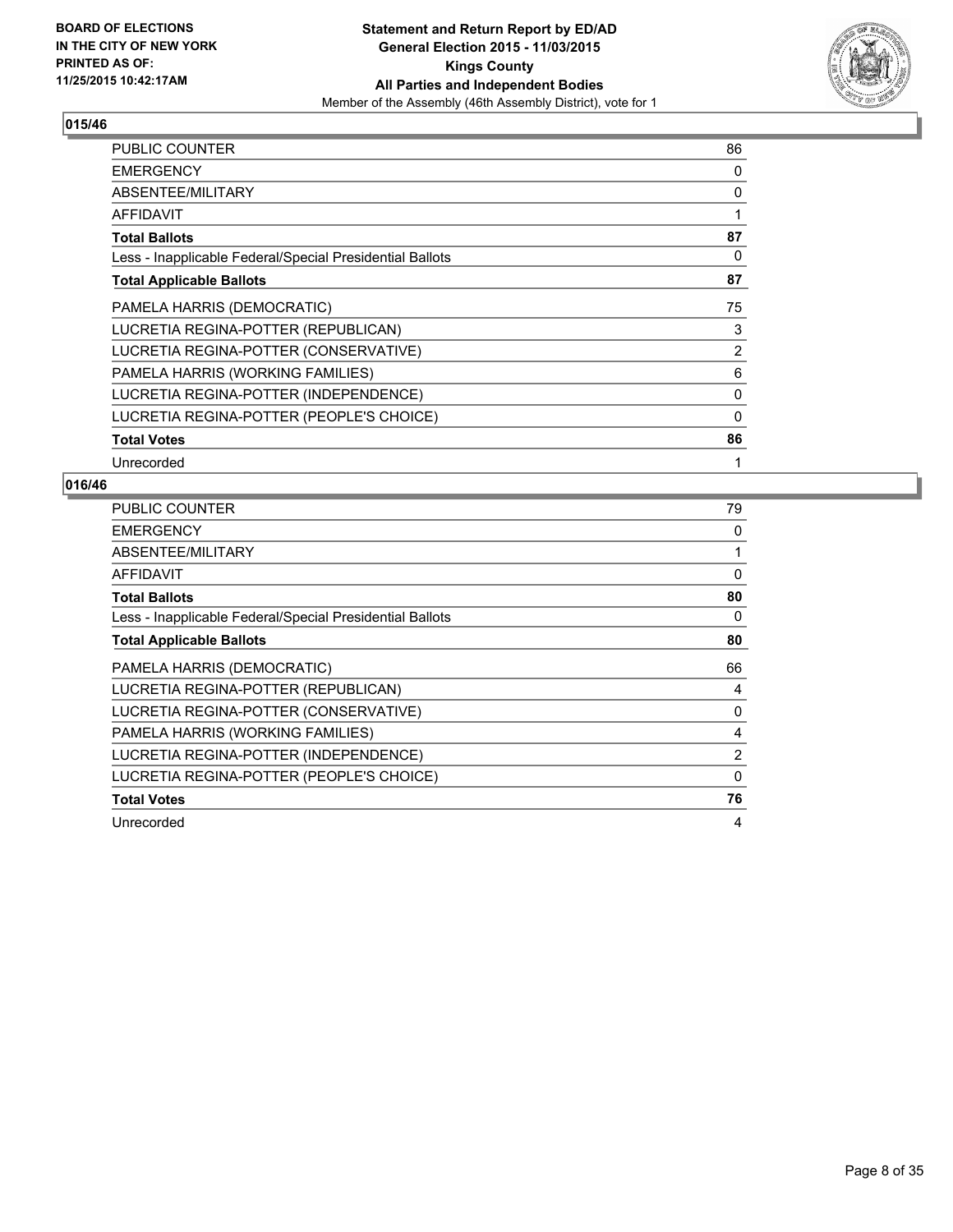

| <b>PUBLIC COUNTER</b>                                    | 81       |
|----------------------------------------------------------|----------|
| <b>EMERGENCY</b>                                         | 0        |
| ABSENTEE/MILITARY                                        | 0        |
| <b>AFFIDAVIT</b>                                         |          |
| <b>Total Ballots</b>                                     | 82       |
| Less - Inapplicable Federal/Special Presidential Ballots | 0        |
| <b>Total Applicable Ballots</b>                          | 82       |
| PAMELA HARRIS (DEMOCRATIC)                               | 27       |
| LUCRETIA REGINA-POTTER (REPUBLICAN)                      | 44       |
| LUCRETIA REGINA-POTTER (CONSERVATIVE)                    | 5        |
| PAMELA HARRIS (WORKING FAMILIES)                         | 3        |
| LUCRETIA REGINA-POTTER (INDEPENDENCE)                    | 1        |
| LUCRETIA REGINA-POTTER (PEOPLE'S CHOICE)                 | $\Omega$ |
| <b>Total Votes</b>                                       | 80       |
| Unrecorded                                               | 2        |

| <b>PUBLIC COUNTER</b>                                    | 122 |
|----------------------------------------------------------|-----|
| <b>EMERGENCY</b>                                         | 0   |
| ABSENTEE/MILITARY                                        | 4   |
| <b>AFFIDAVIT</b>                                         | 1   |
| <b>Total Ballots</b>                                     | 127 |
| Less - Inapplicable Federal/Special Presidential Ballots | 0   |
| <b>Total Applicable Ballots</b>                          | 127 |
| PAMELA HARRIS (DEMOCRATIC)                               | 49  |
| LUCRETIA REGINA-POTTER (REPUBLICAN)                      | 47  |
| LUCRETIA REGINA-POTTER (CONSERVATIVE)                    | 3   |
| PAMELA HARRIS (WORKING FAMILIES)                         | 4   |
| LUCRETIA REGINA-POTTER (INDEPENDENCE)                    | 4   |
| LUCRETIA REGINA-POTTER (PEOPLE'S CHOICE)                 | 18  |
| <b>JOSEPH SMITH (WRITE-IN)</b>                           | 1   |
| <b>Total Votes</b>                                       | 126 |
| Unrecorded                                               | 1   |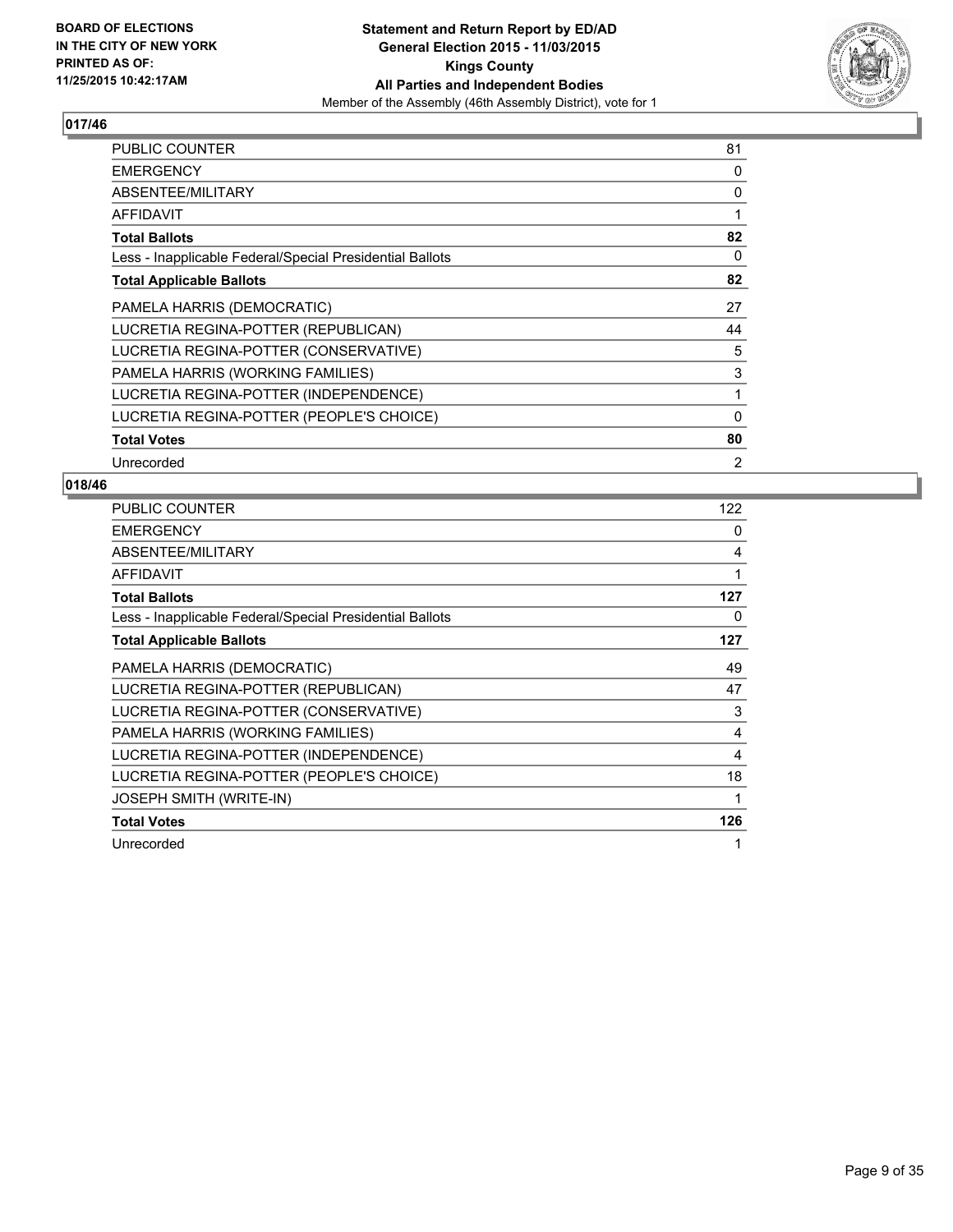

| <b>PUBLIC COUNTER</b>                                    | 139 |
|----------------------------------------------------------|-----|
| <b>EMERGENCY</b>                                         | 0   |
| ABSENTEE/MILITARY                                        | 1   |
| AFFIDAVIT                                                | 1   |
| <b>Total Ballots</b>                                     | 141 |
| Less - Inapplicable Federal/Special Presidential Ballots | 0   |
| <b>Total Applicable Ballots</b>                          | 141 |
| PAMELA HARRIS (DEMOCRATIC)                               | 59  |
| LUCRETIA REGINA-POTTER (REPUBLICAN)                      | 56  |
| LUCRETIA REGINA-POTTER (CONSERVATIVE)                    | 8   |
| PAMELA HARRIS (WORKING FAMILIES)                         | 3   |
| LUCRETIA REGINA-POTTER (INDEPENDENCE)                    | 1   |
| LUCRETIA REGINA-POTTER (PEOPLE'S CHOICE)                 | 1   |
| ALAN PODHAIZER (WRITE-IN)                                | 4   |
| <b>Total Votes</b>                                       | 132 |
| Unrecorded                                               | 9   |

| <b>PUBLIC COUNTER</b>                                    | 102 |
|----------------------------------------------------------|-----|
| <b>EMERGENCY</b>                                         | 0   |
| ABSENTEE/MILITARY                                        | 2   |
| <b>AFFIDAVIT</b>                                         | 1   |
| <b>Total Ballots</b>                                     | 105 |
| Less - Inapplicable Federal/Special Presidential Ballots | 0   |
| <b>Total Applicable Ballots</b>                          | 105 |
| PAMELA HARRIS (DEMOCRATIC)                               | 59  |
| LUCRETIA REGINA-POTTER (REPUBLICAN)                      | 36  |
| LUCRETIA REGINA-POTTER (CONSERVATIVE)                    | 2   |
| PAMELA HARRIS (WORKING FAMILIES)                         | 3   |
| LUCRETIA REGINA-POTTER (INDEPENDENCE)                    | 2   |
| LUCRETIA REGINA-POTTER (PEOPLE'S CHOICE)                 | 0   |
| <b>Total Votes</b>                                       | 102 |
| Unrecorded                                               | 3   |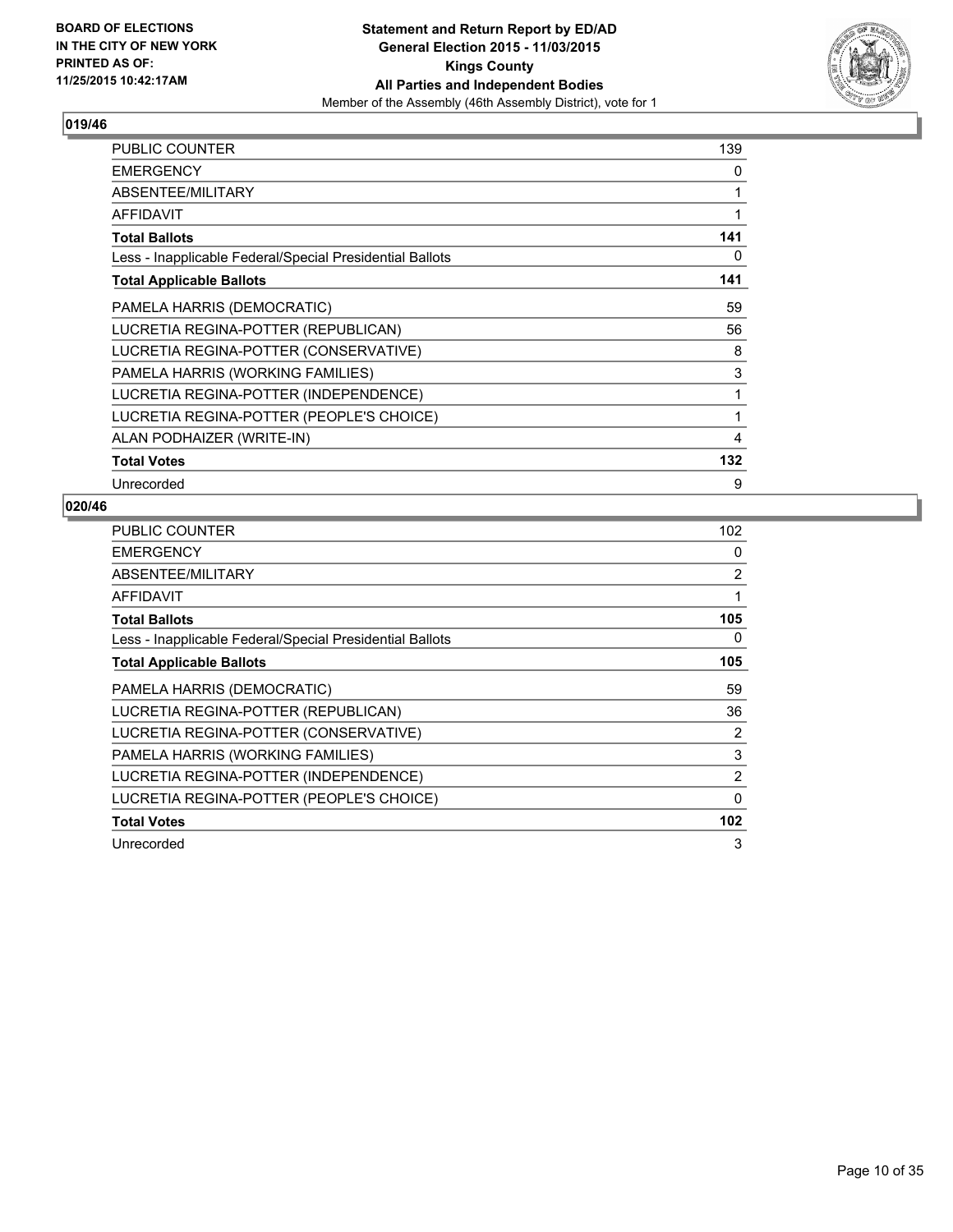

| <b>PUBLIC COUNTER</b>                                    | 196 |
|----------------------------------------------------------|-----|
| <b>EMERGENCY</b>                                         | 0   |
| ABSENTEE/MILITARY                                        | 3   |
| <b>AFFIDAVIT</b>                                         | 2   |
| <b>Total Ballots</b>                                     | 201 |
| Less - Inapplicable Federal/Special Presidential Ballots | 0   |
| <b>Total Applicable Ballots</b>                          | 201 |
| PAMELA HARRIS (DEMOCRATIC)                               | 90  |
| LUCRETIA REGINA-POTTER (REPUBLICAN)                      | 80  |
| LUCRETIA REGINA-POTTER (CONSERVATIVE)                    | 11  |
| PAMELA HARRIS (WORKING FAMILIES)                         | 7   |
| LUCRETIA REGINA-POTTER (INDEPENDENCE)                    | 2   |
| LUCRETIA REGINA-POTTER (PEOPLE'S CHOICE)                 | 1   |
| MICHAEL LEZNOWSKY (WRITE-IN)                             | 1   |
| <b>Total Votes</b>                                       | 192 |
| Unrecorded                                               | 9   |

| <b>PUBLIC COUNTER</b>                                    | 117      |
|----------------------------------------------------------|----------|
| <b>EMERGENCY</b>                                         | 0        |
| ABSENTEE/MILITARY                                        | 0        |
| <b>AFFIDAVIT</b>                                         | $\Omega$ |
| <b>Total Ballots</b>                                     | 117      |
| Less - Inapplicable Federal/Special Presidential Ballots | 0        |
| <b>Total Applicable Ballots</b>                          | 117      |
| PAMELA HARRIS (DEMOCRATIC)                               | 59       |
| LUCRETIA REGINA-POTTER (REPUBLICAN)                      | 40       |
| LUCRETIA REGINA-POTTER (CONSERVATIVE)                    | 3        |
| PAMELA HARRIS (WORKING FAMILIES)                         | 7        |
| LUCRETIA REGINA-POTTER (INDEPENDENCE)                    | 3        |
| LUCRETIA REGINA-POTTER (PEOPLE'S CHOICE)                 | $\Omega$ |
| <b>Total Votes</b>                                       | 112      |
| Unrecorded                                               | 5        |
| 023/46 COMBINED into: 021/46                             |          |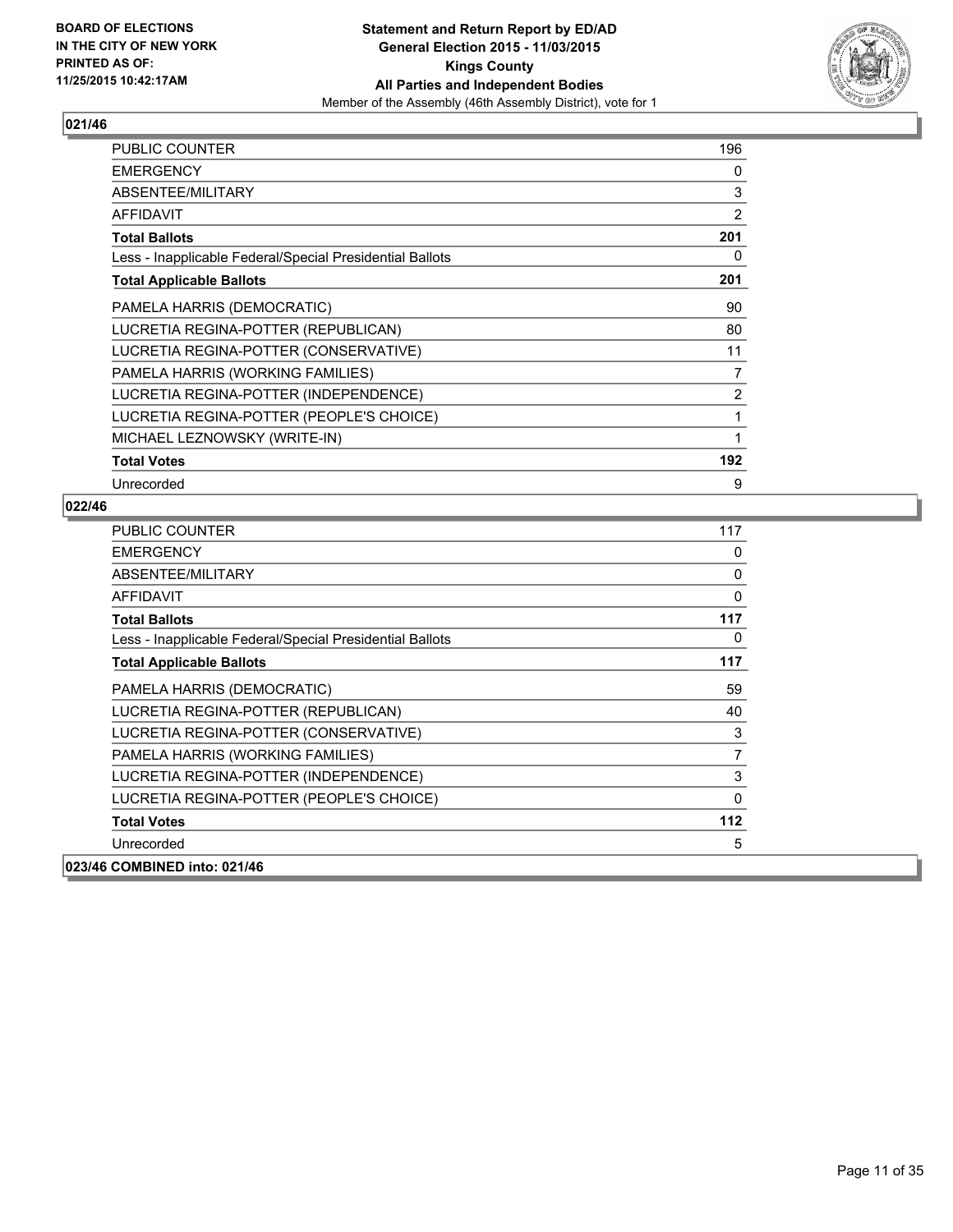

| <b>PUBLIC COUNTER</b>                                    | 136 |
|----------------------------------------------------------|-----|
| <b>EMERGENCY</b>                                         | 0   |
| ABSENTEE/MILITARY                                        | 0   |
| AFFIDAVIT                                                | 0   |
| <b>Total Ballots</b>                                     | 136 |
| Less - Inapplicable Federal/Special Presidential Ballots | 0   |
| <b>Total Applicable Ballots</b>                          | 136 |
| PAMELA HARRIS (DEMOCRATIC)                               | 68  |
| LUCRETIA REGINA-POTTER (REPUBLICAN)                      | 50  |
| LUCRETIA REGINA-POTTER (CONSERVATIVE)                    | 7   |
| PAMELA HARRIS (WORKING FAMILIES)                         | 4   |
| LUCRETIA REGINA-POTTER (INDEPENDENCE)                    | 3   |
| LUCRETIA REGINA-POTTER (PEOPLE'S CHOICE)                 | 1   |
| <b>Total Votes</b>                                       | 133 |
| Unrecorded                                               | 3   |

| <b>PUBLIC COUNTER</b>                                    | 111 |
|----------------------------------------------------------|-----|
| <b>EMERGENCY</b>                                         | 0   |
| ABSENTEE/MILITARY                                        | 0   |
| AFFIDAVIT                                                | 0   |
| <b>Total Ballots</b>                                     | 111 |
| Less - Inapplicable Federal/Special Presidential Ballots | 0   |
| <b>Total Applicable Ballots</b>                          | 111 |
| PAMELA HARRIS (DEMOCRATIC)                               | 51  |
| LUCRETIA REGINA-POTTER (REPUBLICAN)                      | 39  |
| LUCRETIA REGINA-POTTER (CONSERVATIVE)                    | 10  |
| PAMELA HARRIS (WORKING FAMILIES)                         | 2   |
| LUCRETIA REGINA-POTTER (INDEPENDENCE)                    | 0   |
| LUCRETIA REGINA-POTTER (PEOPLE'S CHOICE)                 | 1   |
| <b>Total Votes</b>                                       | 103 |
| Unrecorded                                               | 8   |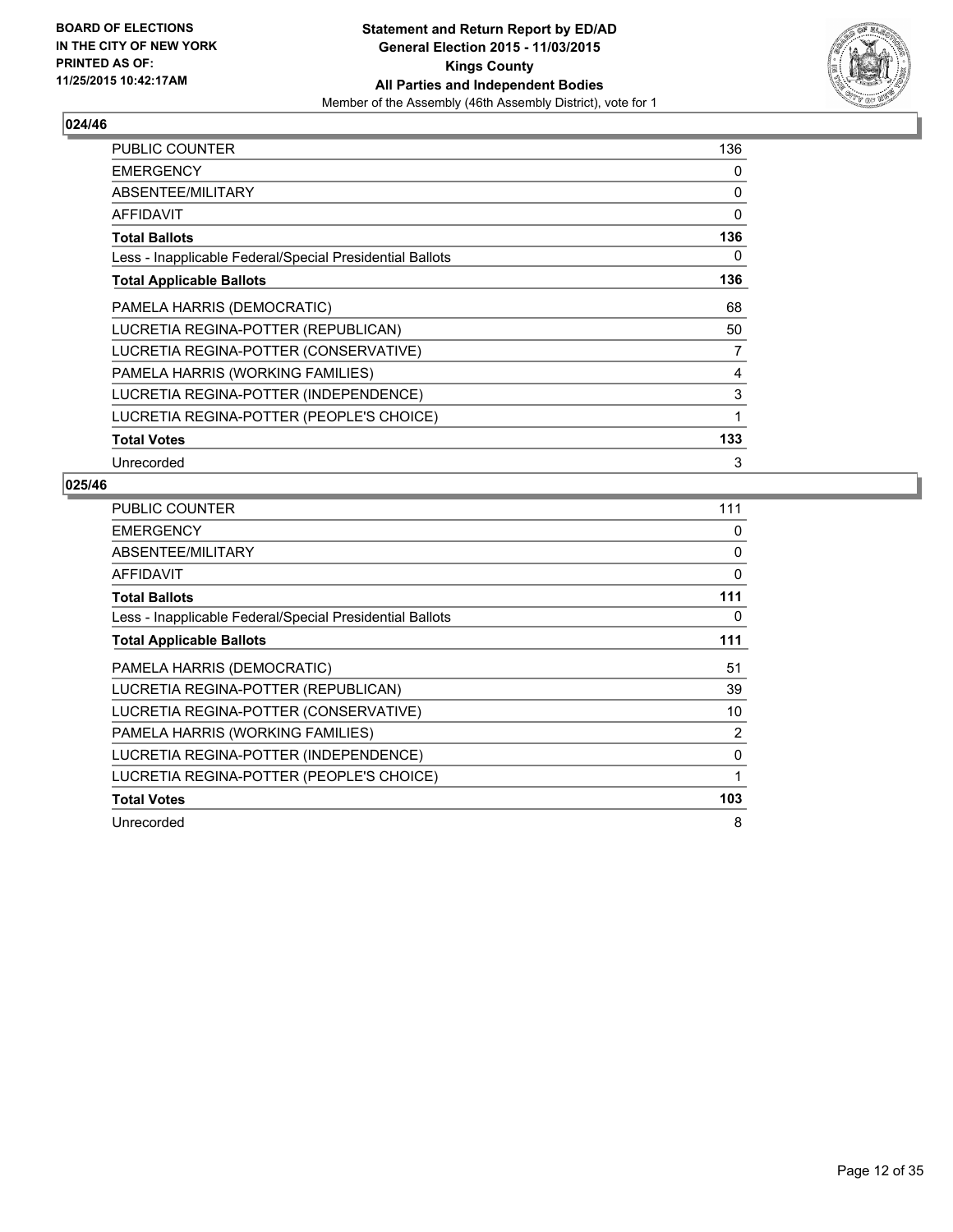

| <b>PUBLIC COUNTER</b>                                    | 131 |
|----------------------------------------------------------|-----|
| <b>EMERGENCY</b>                                         | 0   |
| ABSENTEE/MILITARY                                        | 2   |
| <b>AFFIDAVIT</b>                                         | 1   |
| <b>Total Ballots</b>                                     | 134 |
| Less - Inapplicable Federal/Special Presidential Ballots | 0   |
| <b>Total Applicable Ballots</b>                          | 134 |
| PAMELA HARRIS (DEMOCRATIC)                               | 78  |
| LUCRETIA REGINA-POTTER (REPUBLICAN)                      | 34  |
| LUCRETIA REGINA-POTTER (CONSERVATIVE)                    | 6   |
| PAMELA HARRIS (WORKING FAMILIES)                         | 10  |
| LUCRETIA REGINA-POTTER (INDEPENDENCE)                    | 1   |
| LUCRETIA REGINA-POTTER (PEOPLE'S CHOICE)                 | 1   |
| UNATTRIBUTABLE WRITE-IN (WRITE-IN)                       | 1   |
| <b>Total Votes</b>                                       | 131 |
| Unrecorded                                               | 3   |

| <b>PUBLIC COUNTER</b>                                    | 205 |
|----------------------------------------------------------|-----|
| <b>EMERGENCY</b>                                         | 0   |
| <b>ABSENTEE/MILITARY</b>                                 | 3   |
| <b>AFFIDAVIT</b>                                         | 1   |
| <b>Total Ballots</b>                                     | 209 |
| Less - Inapplicable Federal/Special Presidential Ballots | 0   |
| <b>Total Applicable Ballots</b>                          | 209 |
| PAMELA HARRIS (DEMOCRATIC)                               | 133 |
| LUCRETIA REGINA-POTTER (REPUBLICAN)                      | 55  |
| LUCRETIA REGINA-POTTER (CONSERVATIVE)                    | 10  |
| PAMELA HARRIS (WORKING FAMILIES)                         | 7   |
| LUCRETIA REGINA-POTTER (INDEPENDENCE)                    | 2   |
| LUCRETIA REGINA-POTTER (PEOPLE'S CHOICE)                 | 0   |
| <b>Total Votes</b>                                       | 207 |
| Unrecorded                                               | 2   |
| 028/46 COMBINED into: 027/46                             |     |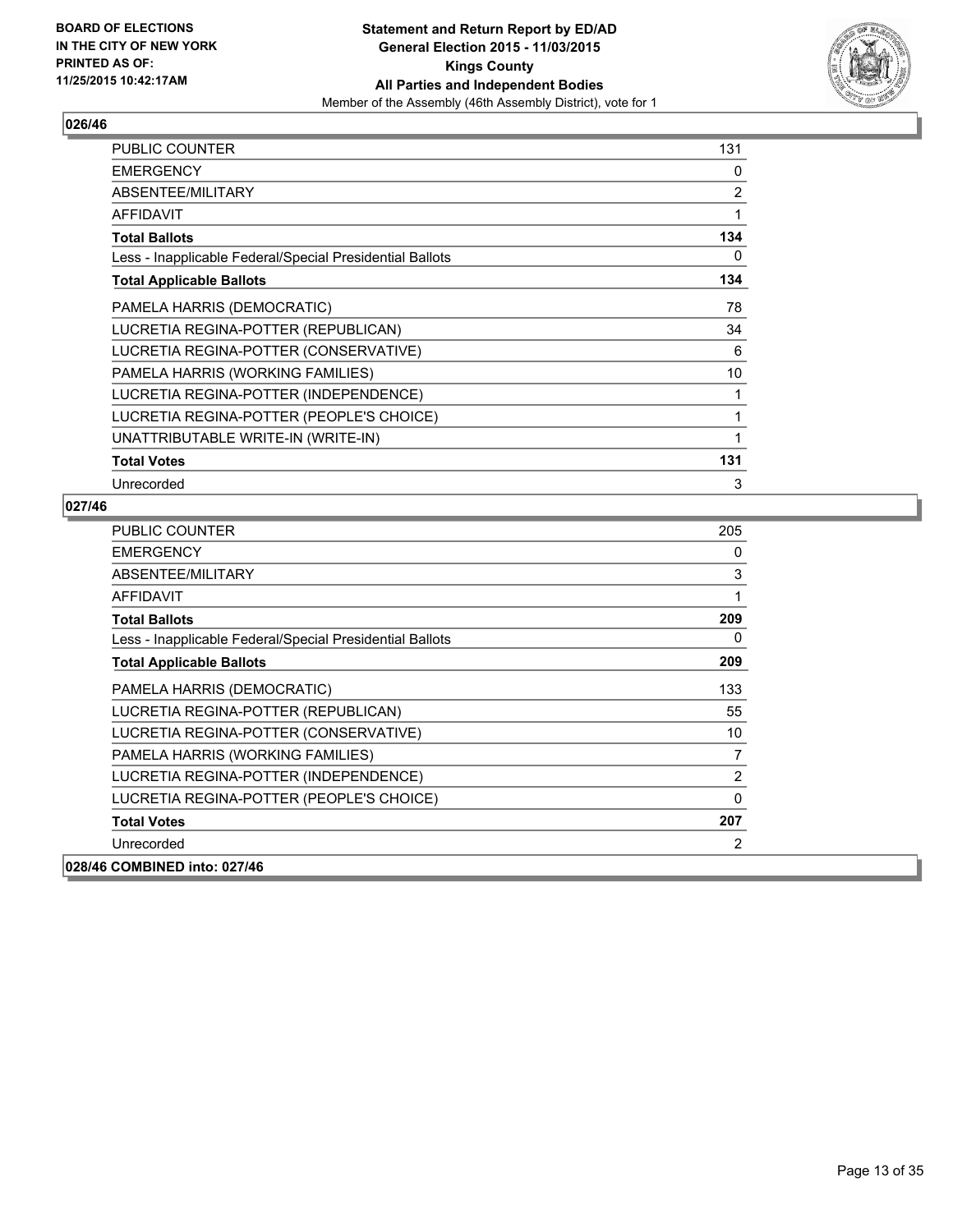

| <b>PUBLIC COUNTER</b>                                    | 121 |
|----------------------------------------------------------|-----|
| <b>EMERGENCY</b>                                         | 0   |
| ABSENTEE/MILITARY                                        | 0   |
| AFFIDAVIT                                                | 0   |
| <b>Total Ballots</b>                                     | 121 |
| Less - Inapplicable Federal/Special Presidential Ballots | 0   |
| <b>Total Applicable Ballots</b>                          | 121 |
| PAMELA HARRIS (DEMOCRATIC)                               | 74  |
| LUCRETIA REGINA-POTTER (REPUBLICAN)                      | 32  |
| LUCRETIA REGINA-POTTER (CONSERVATIVE)                    | 4   |
| PAMELA HARRIS (WORKING FAMILIES)                         | 3   |
| LUCRETIA REGINA-POTTER (INDEPENDENCE)                    | 1   |
| LUCRETIA REGINA-POTTER (PEOPLE'S CHOICE)                 | 1   |
| <b>Total Votes</b>                                       | 115 |
| Unrecorded                                               | 6   |

| <b>PUBLIC COUNTER</b>                                    | 146 |
|----------------------------------------------------------|-----|
| <b>EMERGENCY</b>                                         | 0   |
| ABSENTEE/MILITARY                                        | 0   |
| <b>AFFIDAVIT</b>                                         | 0   |
| <b>Total Ballots</b>                                     | 146 |
| Less - Inapplicable Federal/Special Presidential Ballots | 0   |
| <b>Total Applicable Ballots</b>                          | 146 |
| PAMELA HARRIS (DEMOCRATIC)                               | 77  |
| LUCRETIA REGINA-POTTER (REPUBLICAN)                      | 53  |
| LUCRETIA REGINA-POTTER (CONSERVATIVE)                    | 3   |
| PAMELA HARRIS (WORKING FAMILIES)                         | 6   |
| LUCRETIA REGINA-POTTER (INDEPENDENCE)                    | 1   |
| LUCRETIA REGINA-POTTER (PEOPLE'S CHOICE)                 | 1   |
| <b>Total Votes</b>                                       | 141 |
| Unrecorded                                               | 5   |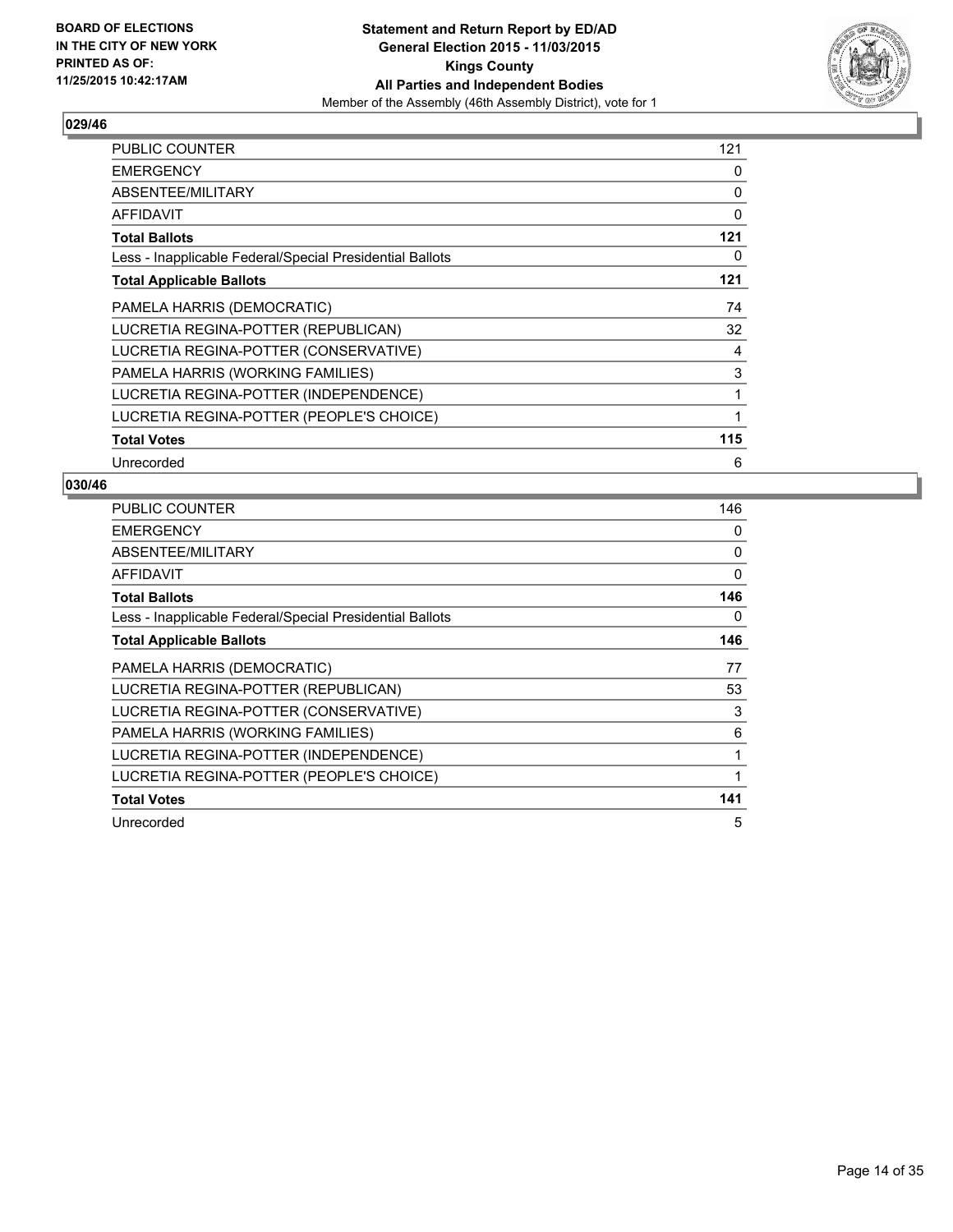

| <b>PUBLIC COUNTER</b>                                    | 108      |
|----------------------------------------------------------|----------|
| <b>EMERGENCY</b>                                         | 0        |
| ABSENTEE/MILITARY                                        | 2        |
| <b>AFFIDAVIT</b>                                         | 0        |
| <b>Total Ballots</b>                                     | 110      |
| Less - Inapplicable Federal/Special Presidential Ballots | 0        |
| <b>Total Applicable Ballots</b>                          | 110      |
| PAMELA HARRIS (DEMOCRATIC)                               | 58       |
| LUCRETIA REGINA-POTTER (REPUBLICAN)                      | 32       |
| LUCRETIA REGINA-POTTER (CONSERVATIVE)                    | 10       |
| PAMELA HARRIS (WORKING FAMILIES)                         | 3        |
| LUCRETIA REGINA-POTTER (INDEPENDENCE)                    | 3        |
| LUCRETIA REGINA-POTTER (PEOPLE'S CHOICE)                 | $\Omega$ |
| <b>Total Votes</b>                                       | 106      |
| Unrecorded                                               | 4        |

| <b>PUBLIC COUNTER</b>                                    | 48       |
|----------------------------------------------------------|----------|
| <b>EMERGENCY</b>                                         | 0        |
| ABSENTEE/MILITARY                                        |          |
| <b>AFFIDAVIT</b>                                         | $\Omega$ |
| <b>Total Ballots</b>                                     | 49       |
| Less - Inapplicable Federal/Special Presidential Ballots | 0        |
| <b>Total Applicable Ballots</b>                          | 49       |
| PAMELA HARRIS (DEMOCRATIC)                               | 43       |
| LUCRETIA REGINA-POTTER (REPUBLICAN)                      | 5        |
| LUCRETIA REGINA-POTTER (CONSERVATIVE)                    | 0        |
| PAMELA HARRIS (WORKING FAMILIES)                         | 0        |
| LUCRETIA REGINA-POTTER (INDEPENDENCE)                    | $\Omega$ |
| LUCRETIA REGINA-POTTER (PEOPLE'S CHOICE)                 | 0        |
| <b>Total Votes</b>                                       | 48       |
| Unrecorded                                               |          |
| 033/46 COMBINED into: 004/46                             |          |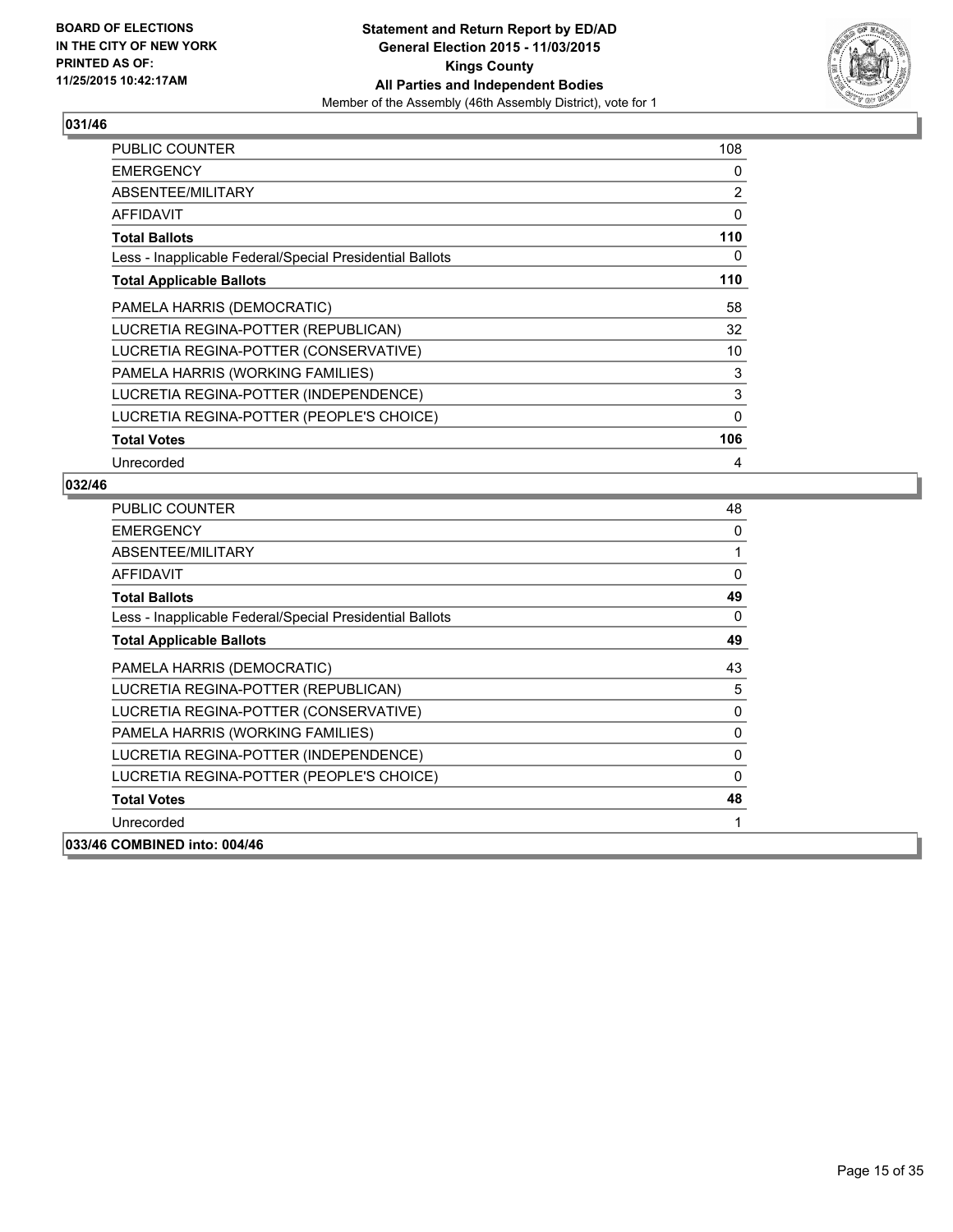

| <b>PUBLIC COUNTER</b>                                    | 102 |
|----------------------------------------------------------|-----|
| <b>EMERGENCY</b>                                         | 0   |
| ABSENTEE/MILITARY                                        | 8   |
| AFFIDAVIT                                                | 0   |
| <b>Total Ballots</b>                                     | 110 |
| Less - Inapplicable Federal/Special Presidential Ballots | 0   |
| <b>Total Applicable Ballots</b>                          | 110 |
| PAMELA HARRIS (DEMOCRATIC)                               | 60  |
| LUCRETIA REGINA-POTTER (REPUBLICAN)                      | 19  |
| LUCRETIA REGINA-POTTER (CONSERVATIVE)                    | 15  |
| PAMELA HARRIS (WORKING FAMILIES)                         | 11  |
| LUCRETIA REGINA-POTTER (INDEPENDENCE)                    | 1   |
| LUCRETIA REGINA-POTTER (PEOPLE'S CHOICE)                 | 1   |
| <b>Total Votes</b>                                       | 107 |
| Unrecorded                                               | 3   |

| <b>PUBLIC COUNTER</b>                                    | 84          |
|----------------------------------------------------------|-------------|
| <b>EMERGENCY</b>                                         | 0           |
| ABSENTEE/MILITARY                                        | 1           |
| <b>AFFIDAVIT</b>                                         | 0           |
| <b>Total Ballots</b>                                     | 85          |
| Less - Inapplicable Federal/Special Presidential Ballots | 0           |
| <b>Total Applicable Ballots</b>                          | 85          |
| PAMELA HARRIS (DEMOCRATIC)                               | 32          |
| LUCRETIA REGINA-POTTER (REPUBLICAN)                      | 31          |
| LUCRETIA REGINA-POTTER (CONSERVATIVE)                    | 11          |
| PAMELA HARRIS (WORKING FAMILIES)                         | 5           |
| LUCRETIA REGINA-POTTER (INDEPENDENCE)                    | 3           |
| LUCRETIA REGINA-POTTER (PEOPLE'S CHOICE)                 | $\mathbf 0$ |
| <b>Total Votes</b>                                       | 82          |
| Unrecorded                                               | 3           |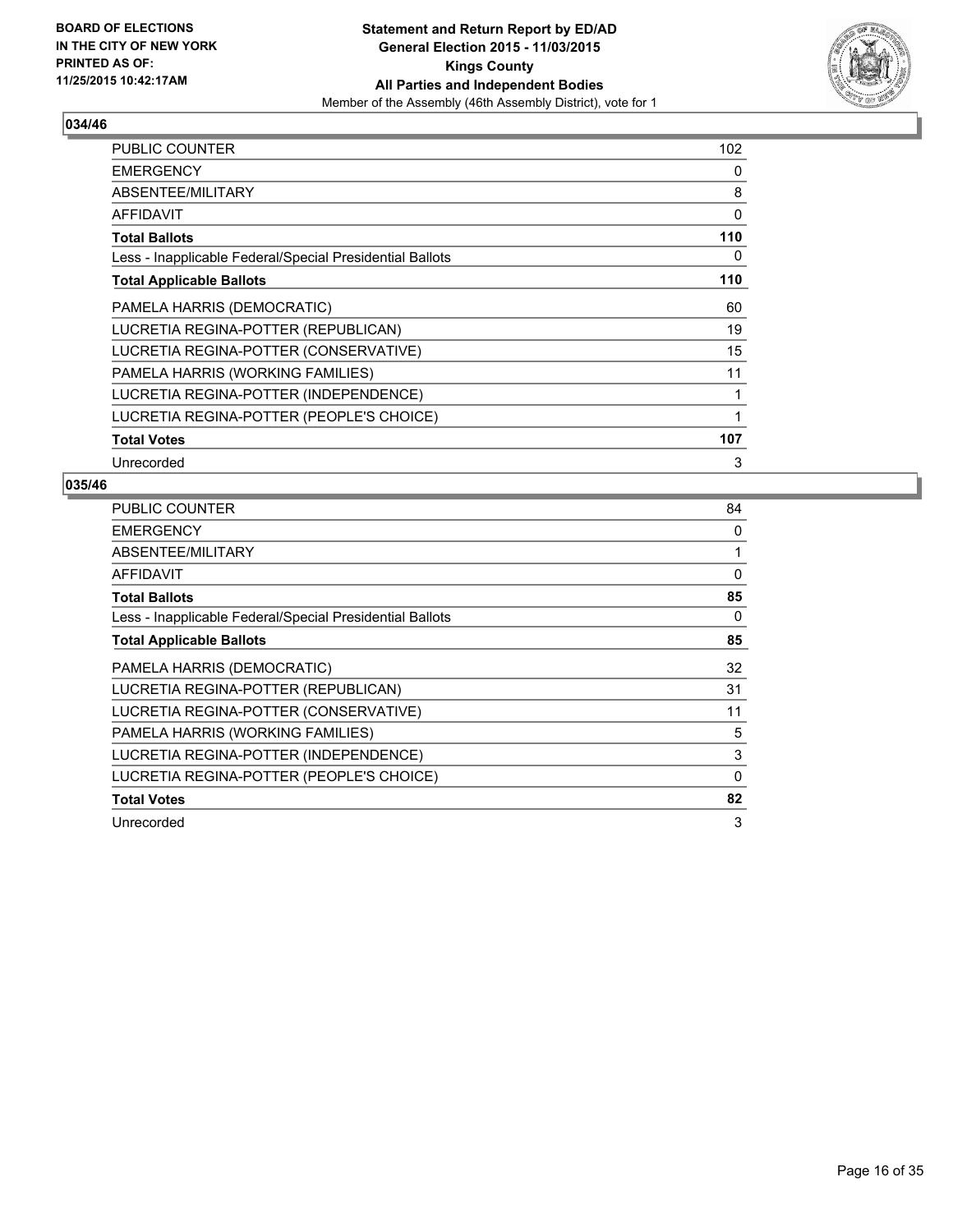

| <b>PUBLIC COUNTER</b>                                    | 113 |
|----------------------------------------------------------|-----|
| <b>EMERGENCY</b>                                         | 0   |
| ABSENTEE/MILITARY                                        | 6   |
| AFFIDAVIT                                                |     |
| <b>Total Ballots</b>                                     | 120 |
| Less - Inapplicable Federal/Special Presidential Ballots | 0   |
| <b>Total Applicable Ballots</b>                          | 120 |
| PAMELA HARRIS (DEMOCRATIC)                               | 39  |
| LUCRETIA REGINA-POTTER (REPUBLICAN)                      | 57  |
| LUCRETIA REGINA-POTTER (CONSERVATIVE)                    | 20  |
| PAMELA HARRIS (WORKING FAMILIES)                         | 2   |
| LUCRETIA REGINA-POTTER (INDEPENDENCE)                    | 1   |
| LUCRETIA REGINA-POTTER (PEOPLE'S CHOICE)                 | 1   |
| <b>Total Votes</b>                                       | 120 |

## **037/46**

| 0 |
|---|
| 0 |
| 0 |
| 0 |
| 0 |
| 0 |
| 0 |
| 0 |
| 0 |
| 0 |
| 0 |
| 0 |
| 0 |
| 0 |
|   |

| <b>PUBLIC COUNTER</b>                                    | 95       |
|----------------------------------------------------------|----------|
| <b>EMERGENCY</b>                                         | 0        |
| ABSENTEE/MILITARY                                        | 3        |
| <b>AFFIDAVIT</b>                                         | 0        |
| <b>Total Ballots</b>                                     | 98       |
| Less - Inapplicable Federal/Special Presidential Ballots | 0        |
| <b>Total Applicable Ballots</b>                          | 98       |
| PAMELA HARRIS (DEMOCRATIC)                               | 48       |
| LUCRETIA REGINA-POTTER (REPUBLICAN)                      | 39       |
| LUCRETIA REGINA-POTTER (CONSERVATIVE)                    | 10       |
| PAMELA HARRIS (WORKING FAMILIES)                         | 0        |
| LUCRETIA REGINA-POTTER (INDEPENDENCE)                    | 1        |
| LUCRETIA REGINA-POTTER (PEOPLE'S CHOICE)                 | $\Omega$ |
| <b>Total Votes</b>                                       | 98       |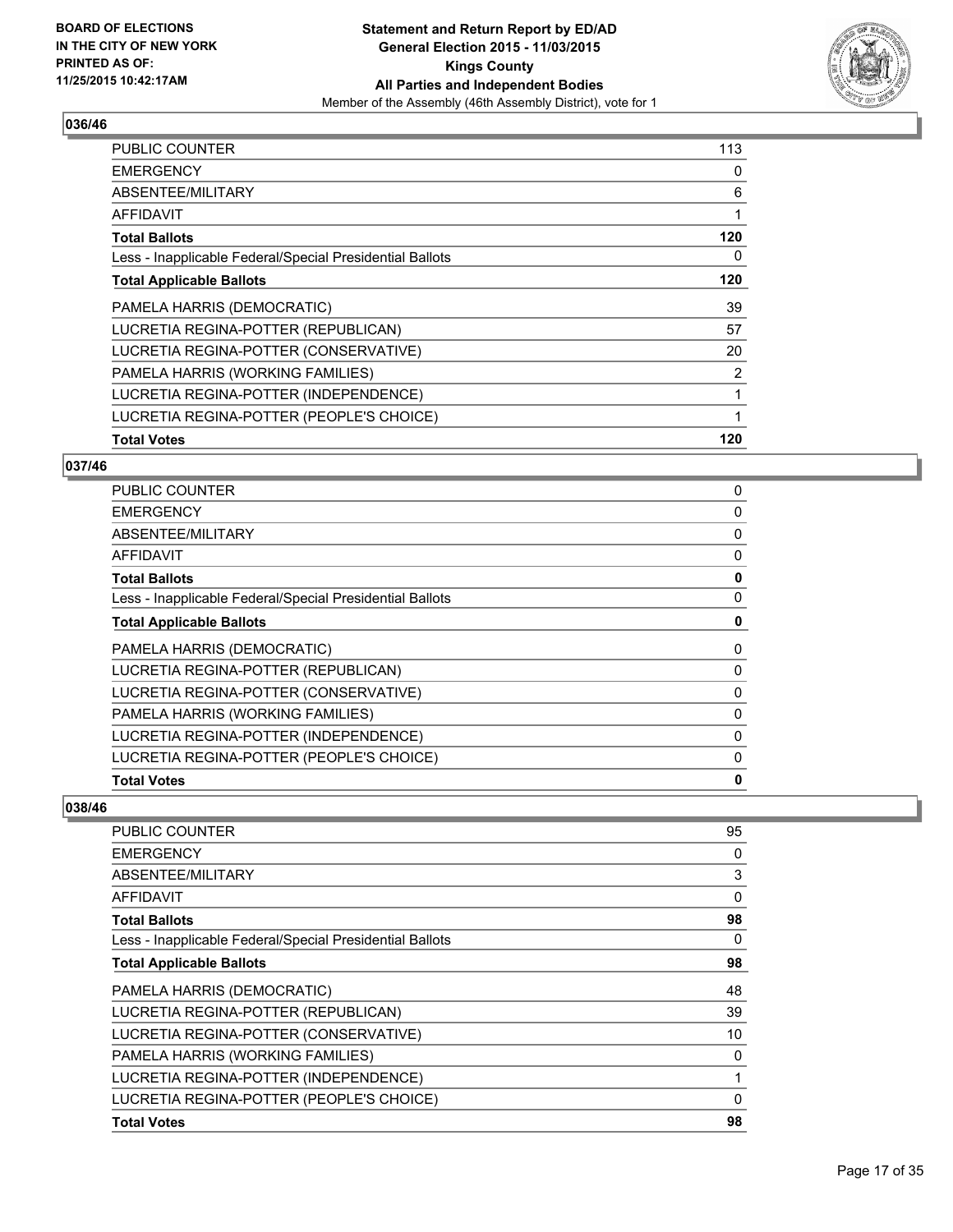

| <b>PUBLIC COUNTER</b>                                    | 97  |
|----------------------------------------------------------|-----|
| <b>EMERGENCY</b>                                         | 0   |
| ABSENTEE/MILITARY                                        | 4   |
| <b>AFFIDAVIT</b>                                         | 0   |
| <b>Total Ballots</b>                                     | 101 |
| Less - Inapplicable Federal/Special Presidential Ballots | 0   |
| <b>Total Applicable Ballots</b>                          | 101 |
| PAMELA HARRIS (DEMOCRATIC)                               | 75  |
| LUCRETIA REGINA-POTTER (REPUBLICAN)                      | 12  |
| LUCRETIA REGINA-POTTER (CONSERVATIVE)                    | 4   |
| PAMELA HARRIS (WORKING FAMILIES)                         | 6   |
| LUCRETIA REGINA-POTTER (INDEPENDENCE)                    | 0   |
| LUCRETIA REGINA-POTTER (PEOPLE'S CHOICE)                 | 0   |
| <b>Total Votes</b>                                       | 97  |
| Unrecorded                                               | 4   |

| <b>PUBLIC COUNTER</b>                                    | 19 |
|----------------------------------------------------------|----|
| <b>EMERGENCY</b>                                         | 0  |
| ABSENTEE/MILITARY                                        | 0  |
| AFFIDAVIT                                                | 0  |
| <b>Total Ballots</b>                                     | 19 |
| Less - Inapplicable Federal/Special Presidential Ballots | 0  |
| <b>Total Applicable Ballots</b>                          | 19 |
| PAMELA HARRIS (DEMOCRATIC)                               | 13 |
| LUCRETIA REGINA-POTTER (REPUBLICAN)                      | 5  |
| LUCRETIA REGINA-POTTER (CONSERVATIVE)                    | 1  |
| PAMELA HARRIS (WORKING FAMILIES)                         | 0  |
| LUCRETIA REGINA-POTTER (INDEPENDENCE)                    | 0  |
| LUCRETIA REGINA-POTTER (PEOPLE'S CHOICE)                 | 0  |
| <b>Total Votes</b>                                       | 19 |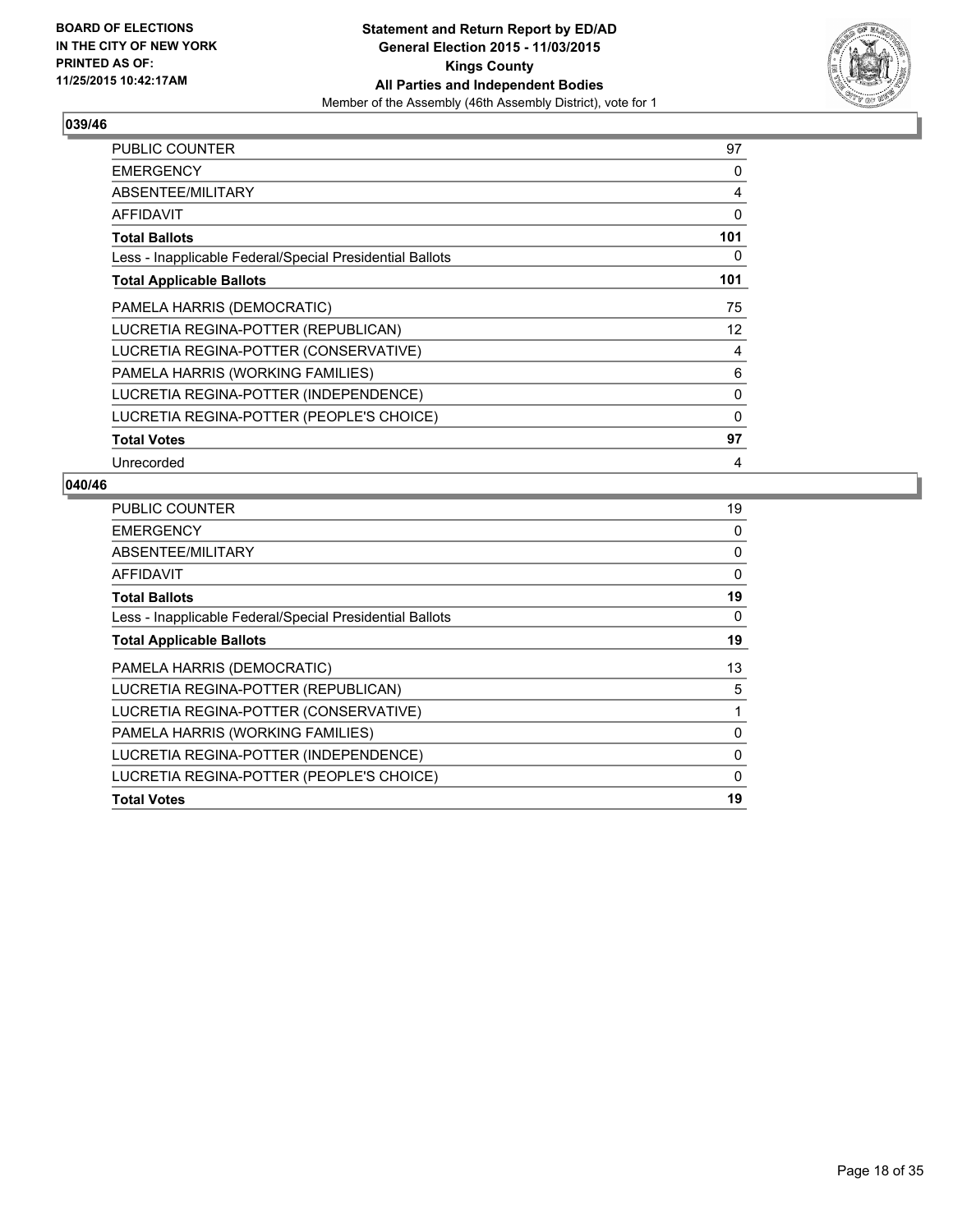

| <b>PUBLIC COUNTER</b>                                    | 94       |
|----------------------------------------------------------|----------|
| <b>EMERGENCY</b>                                         | $\Omega$ |
| ABSENTEE/MILITARY                                        | 9        |
| <b>AFFIDAVIT</b>                                         | 0        |
| <b>Total Ballots</b>                                     | 103      |
| Less - Inapplicable Federal/Special Presidential Ballots | 0        |
| <b>Total Applicable Ballots</b>                          | 103      |
| PAMELA HARRIS (DEMOCRATIC)                               | 51       |
| LUCRETIA REGINA-POTTER (REPUBLICAN)                      | 31       |
| LUCRETIA REGINA-POTTER (CONSERVATIVE)                    | 13       |
| PAMELA HARRIS (WORKING FAMILIES)                         | 2        |
| LUCRETIA REGINA-POTTER (INDEPENDENCE)                    | 2        |
| LUCRETIA REGINA-POTTER (PEOPLE'S CHOICE)                 | 0        |
| ALAN PODHAIZER (WRITE-IN)                                | 1        |
| DIANE M. GATTO (WRITE-IN)                                | 2        |
| SHELDON SILVA (WRITE-IN)                                 | 1        |
| <b>Total Votes</b>                                       | 103      |

| <b>PUBLIC COUNTER</b>                                    | 48           |
|----------------------------------------------------------|--------------|
| <b>EMERGENCY</b>                                         | 0            |
| ABSENTEE/MILITARY                                        | 0            |
| <b>AFFIDAVIT</b>                                         | 0            |
| <b>Total Ballots</b>                                     | 48           |
| Less - Inapplicable Federal/Special Presidential Ballots | 0            |
| <b>Total Applicable Ballots</b>                          | 48           |
| PAMELA HARRIS (DEMOCRATIC)                               | 14           |
| LUCRETIA REGINA-POTTER (REPUBLICAN)                      | 24           |
| LUCRETIA REGINA-POTTER (CONSERVATIVE)                    | 7            |
| PAMELA HARRIS (WORKING FAMILIES)                         | 1            |
| LUCRETIA REGINA-POTTER (INDEPENDENCE)                    | 1            |
| LUCRETIA REGINA-POTTER (PEOPLE'S CHOICE)                 | $\mathbf{0}$ |
| <b>Total Votes</b>                                       | 47           |
| Unrecorded                                               | 1            |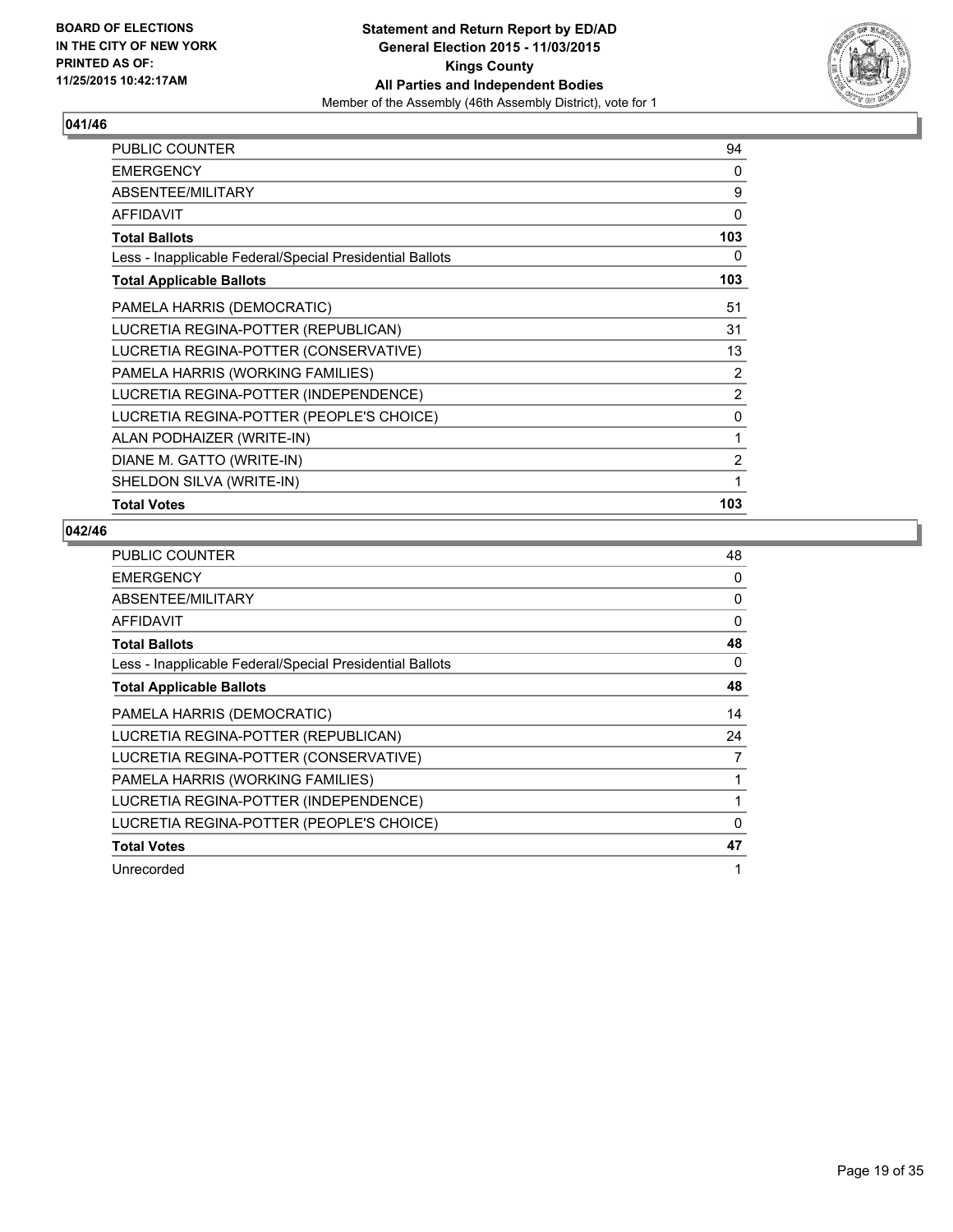

| <b>PUBLIC COUNTER</b>                                    | 63 |
|----------------------------------------------------------|----|
| <b>EMERGENCY</b>                                         | 0  |
| ABSENTEE/MILITARY                                        | 3  |
| AFFIDAVIT                                                | 0  |
| <b>Total Ballots</b>                                     | 66 |
| Less - Inapplicable Federal/Special Presidential Ballots | 0  |
| <b>Total Applicable Ballots</b>                          | 66 |
| PAMELA HARRIS (DEMOCRATIC)                               | 39 |
| LUCRETIA REGINA-POTTER (REPUBLICAN)                      | 17 |
| LUCRETIA REGINA-POTTER (CONSERVATIVE)                    | 6  |
| PAMELA HARRIS (WORKING FAMILIES)                         | 1  |
| LUCRETIA REGINA-POTTER (INDEPENDENCE)                    | 0  |
| LUCRETIA REGINA-POTTER (PEOPLE'S CHOICE)                 | 0  |
| ALAN PODHAIZER (WRITE-IN)                                | 3  |
| <b>Total Votes</b>                                       | 66 |

| <b>PUBLIC COUNTER</b>                                    | 85       |
|----------------------------------------------------------|----------|
| <b>EMERGENCY</b>                                         | 0        |
| ABSENTEE/MILITARY                                        | 10       |
| AFFIDAVIT                                                | 1        |
| <b>Total Ballots</b>                                     | 96       |
| Less - Inapplicable Federal/Special Presidential Ballots | 0        |
| <b>Total Applicable Ballots</b>                          | 96       |
| PAMELA HARRIS (DEMOCRATIC)                               | 63       |
| LUCRETIA REGINA-POTTER (REPUBLICAN)                      | 26       |
| LUCRETIA REGINA-POTTER (CONSERVATIVE)                    | 2        |
| PAMELA HARRIS (WORKING FAMILIES)                         | 2        |
| LUCRETIA REGINA-POTTER (INDEPENDENCE)                    | 1        |
| LUCRETIA REGINA-POTTER (PEOPLE'S CHOICE)                 | $\Omega$ |
| <b>Total Votes</b>                                       | 94       |
| Unrecorded                                               | 2        |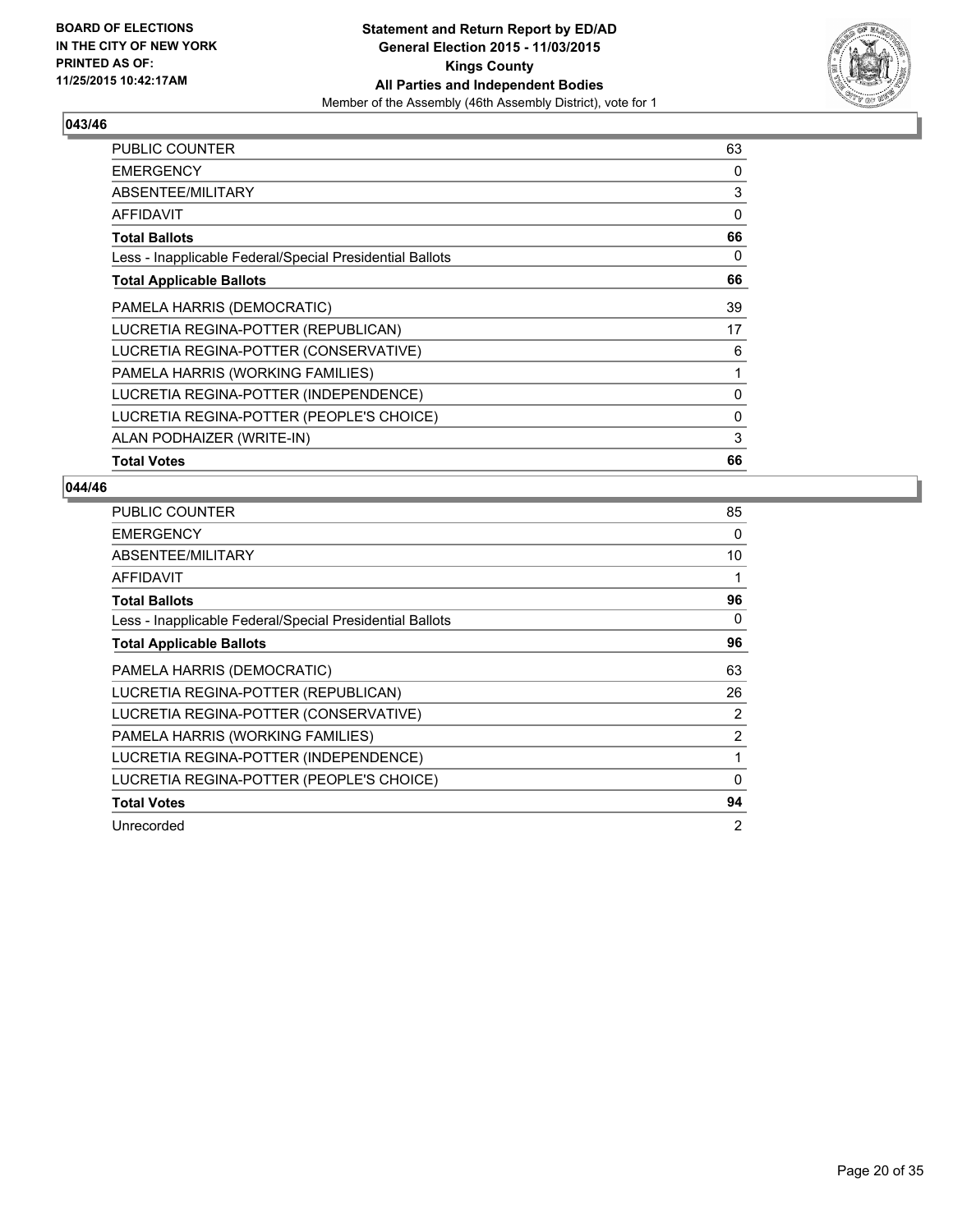

| <b>PUBLIC COUNTER</b>                                    | 73 |
|----------------------------------------------------------|----|
| <b>EMERGENCY</b>                                         | 0  |
| ABSENTEE/MILITARY                                        | 3  |
| AFFIDAVIT                                                | 0  |
| <b>Total Ballots</b>                                     | 76 |
| Less - Inapplicable Federal/Special Presidential Ballots | 0  |
| <b>Total Applicable Ballots</b>                          | 76 |
| PAMELA HARRIS (DEMOCRATIC)                               | 43 |
| LUCRETIA REGINA-POTTER (REPUBLICAN)                      | 19 |
| LUCRETIA REGINA-POTTER (CONSERVATIVE)                    | 5  |
| PAMELA HARRIS (WORKING FAMILIES)                         | 3  |
| LUCRETIA REGINA-POTTER (INDEPENDENCE)                    | 1  |
| LUCRETIA REGINA-POTTER (PEOPLE'S CHOICE)                 | 0  |
| <b>Total Votes</b>                                       | 71 |
| Unrecorded                                               | 5  |

| <b>PUBLIC COUNTER</b>                                    | 90          |
|----------------------------------------------------------|-------------|
| <b>EMERGENCY</b>                                         | 0           |
| ABSENTEE/MILITARY                                        | 2           |
| AFFIDAVIT                                                | 0           |
| <b>Total Ballots</b>                                     | 92          |
| Less - Inapplicable Federal/Special Presidential Ballots | 0           |
| <b>Total Applicable Ballots</b>                          | 92          |
| PAMELA HARRIS (DEMOCRATIC)                               | 53          |
| LUCRETIA REGINA-POTTER (REPUBLICAN)                      | 16          |
| LUCRETIA REGINA-POTTER (CONSERVATIVE)                    | 7           |
| PAMELA HARRIS (WORKING FAMILIES)                         | 6           |
| LUCRETIA REGINA-POTTER (INDEPENDENCE)                    | 1           |
| LUCRETIA REGINA-POTTER (PEOPLE'S CHOICE)                 | $\mathbf 0$ |
| <b>Total Votes</b>                                       | 83          |
| Unrecorded                                               | 9           |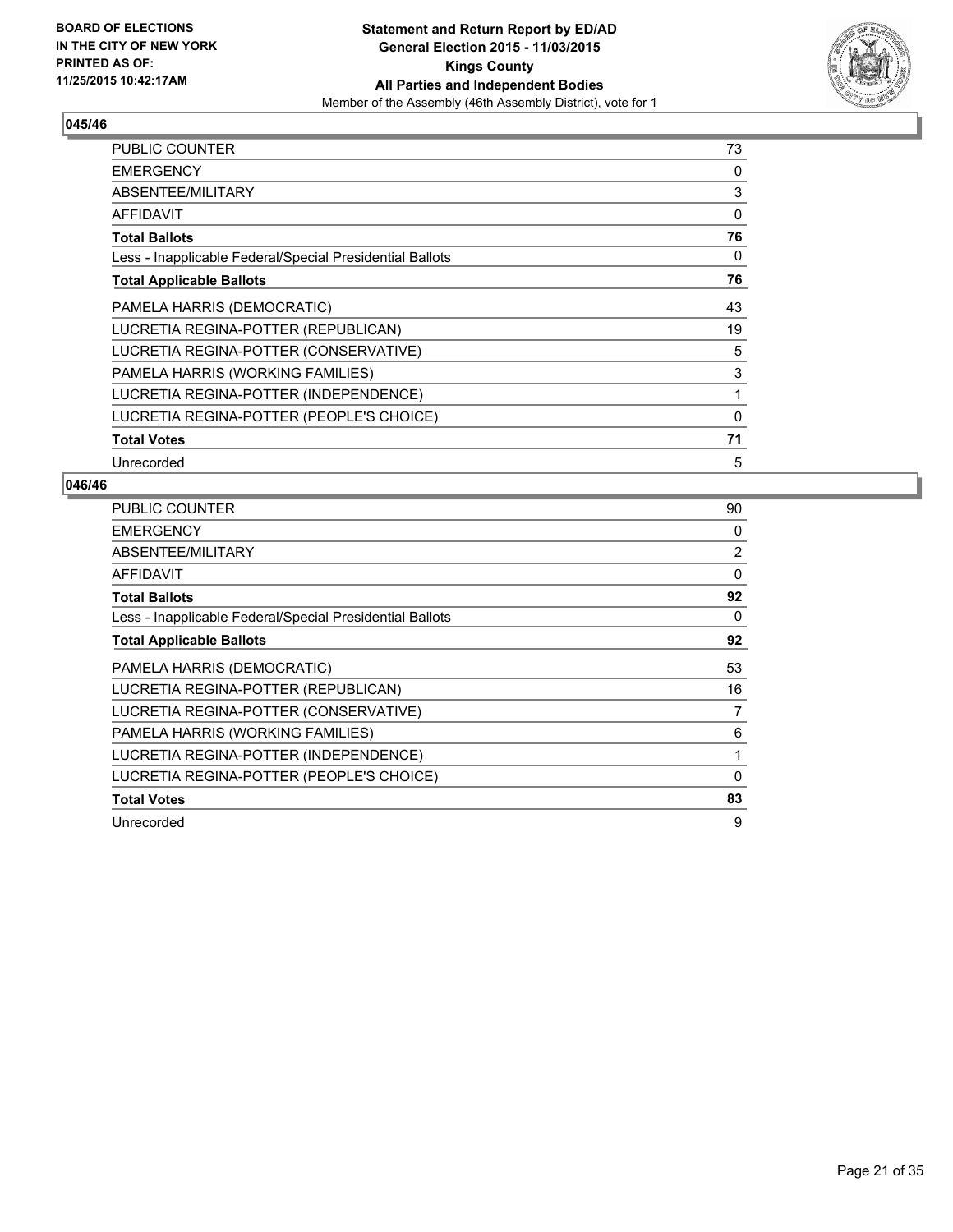

| <b>PUBLIC COUNTER</b>                                    | 105 |
|----------------------------------------------------------|-----|
| <b>EMERGENCY</b>                                         | 0   |
| ABSENTEE/MILITARY                                        | 3   |
| AFFIDAVIT                                                | 0   |
| <b>Total Ballots</b>                                     | 108 |
| Less - Inapplicable Federal/Special Presidential Ballots | 0   |
| <b>Total Applicable Ballots</b>                          | 108 |
| PAMELA HARRIS (DEMOCRATIC)                               | 18  |
| LUCRETIA REGINA-POTTER (REPUBLICAN)                      | 69  |
| LUCRETIA REGINA-POTTER (CONSERVATIVE)                    | 14  |
| PAMELA HARRIS (WORKING FAMILIES)                         | 4   |
| LUCRETIA REGINA-POTTER (INDEPENDENCE)                    | 2   |
| LUCRETIA REGINA-POTTER (PEOPLE'S CHOICE)                 | 0   |
| <b>Total Votes</b>                                       | 107 |
| Unrecorded                                               | 1   |

| <b>PUBLIC COUNTER</b>                                    | 67             |
|----------------------------------------------------------|----------------|
| <b>EMERGENCY</b>                                         | 0              |
| ABSENTEE/MILITARY                                        | $\overline{2}$ |
| AFFIDAVIT                                                | 0              |
| <b>Total Ballots</b>                                     | 69             |
| Less - Inapplicable Federal/Special Presidential Ballots | 0              |
| <b>Total Applicable Ballots</b>                          | 69             |
| PAMELA HARRIS (DEMOCRATIC)                               | 37             |
| LUCRETIA REGINA-POTTER (REPUBLICAN)                      | 16             |
| LUCRETIA REGINA-POTTER (CONSERVATIVE)                    | 9              |
| PAMELA HARRIS (WORKING FAMILIES)                         | 3              |
| LUCRETIA REGINA-POTTER (INDEPENDENCE)                    | 3              |
| LUCRETIA REGINA-POTTER (PEOPLE'S CHOICE)                 | 0              |
| <b>Total Votes</b>                                       | 68             |
| Unrecorded                                               | 1              |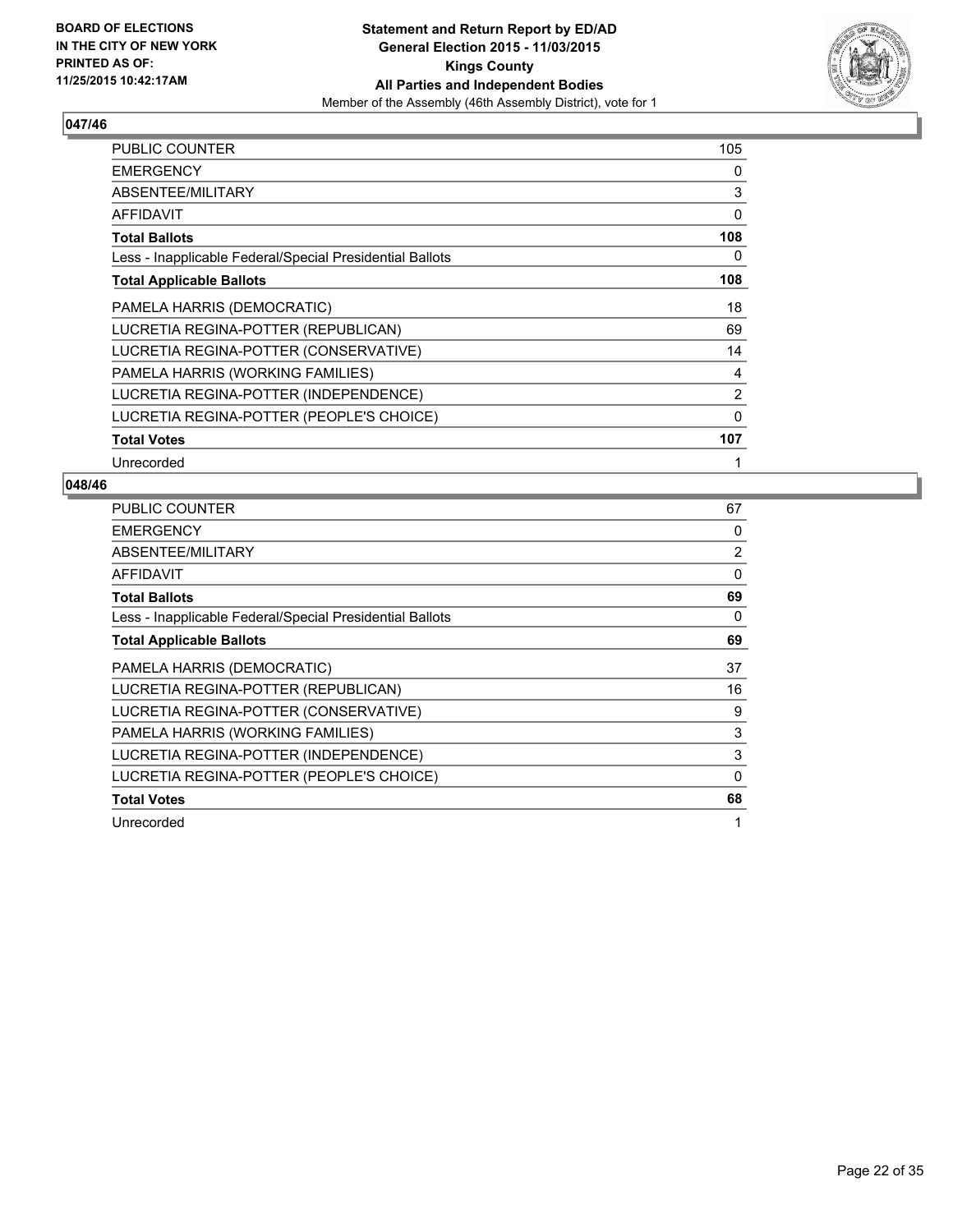

| <b>PUBLIC COUNTER</b>                                    | 79 |
|----------------------------------------------------------|----|
| <b>EMERGENCY</b>                                         | 0  |
| ABSENTEE/MILITARY                                        | 1  |
| <b>AFFIDAVIT</b>                                         | 0  |
| <b>Total Ballots</b>                                     | 80 |
| Less - Inapplicable Federal/Special Presidential Ballots | 0  |
| <b>Total Applicable Ballots</b>                          | 80 |
| PAMELA HARRIS (DEMOCRATIC)                               | 39 |
| LUCRETIA REGINA-POTTER (REPUBLICAN)                      | 16 |
| LUCRETIA REGINA-POTTER (CONSERVATIVE)                    | 10 |
| PAMELA HARRIS (WORKING FAMILIES)                         | 10 |
| LUCRETIA REGINA-POTTER (INDEPENDENCE)                    | 1  |
| LUCRETIA REGINA-POTTER (PEOPLE'S CHOICE)                 | 2  |
| JOHN QUAGLIONE (WRITE-IN)                                | 1  |
| UNATTRIBUTABLE WRITE-IN (WRITE-IN)                       | 1  |
| <b>Total Votes</b>                                       | 80 |

| 93             |
|----------------|
| 0              |
| $\overline{2}$ |
| $\Omega$       |
| 95             |
| 0              |
| 95             |
| 30             |
| 38             |
| 20             |
| 3              |
| 1              |
| $\mathbf{0}$   |
| $\overline{2}$ |
| 1              |
| 95             |
|                |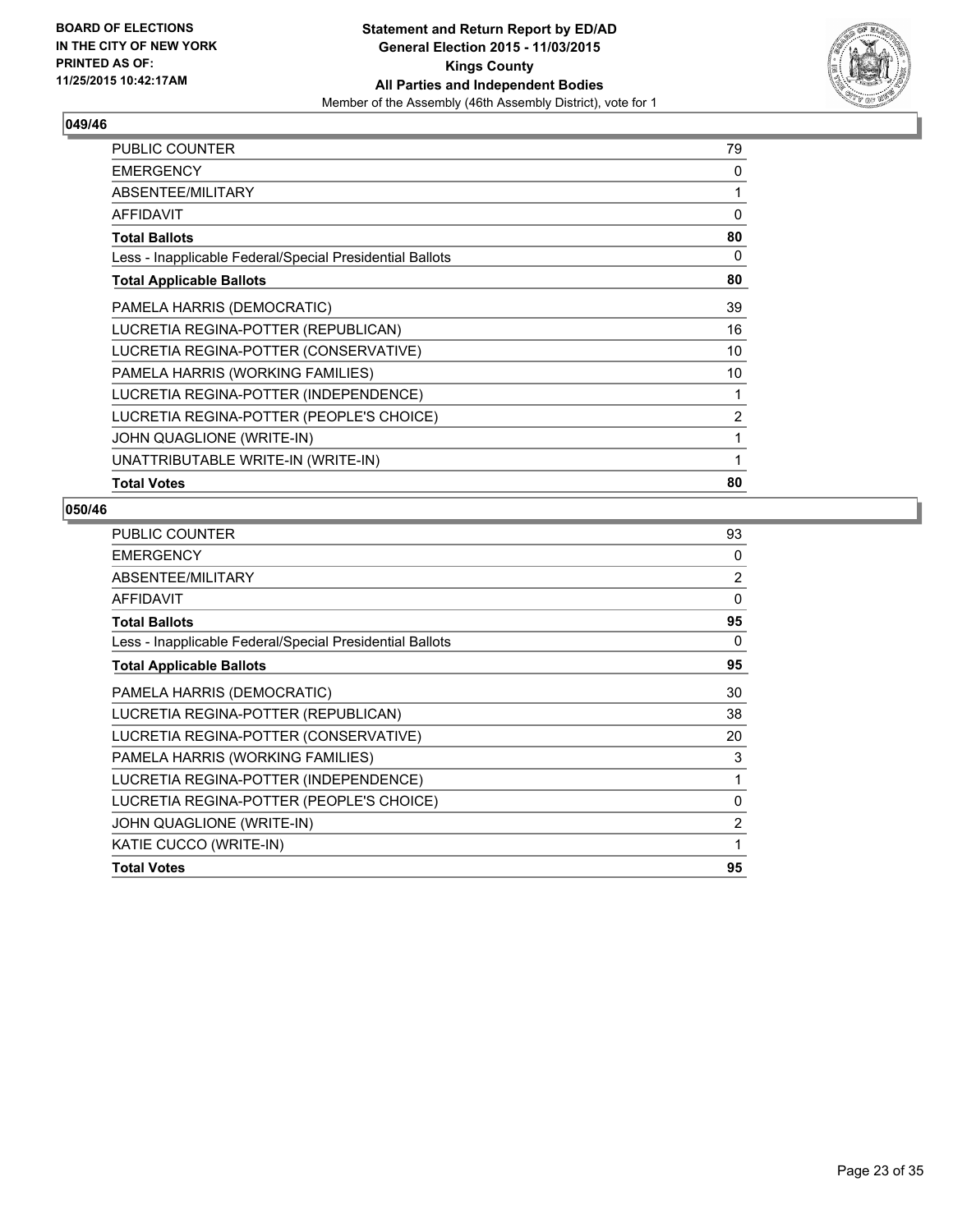

| <b>PUBLIC COUNTER</b>                                    | 81       |
|----------------------------------------------------------|----------|
| <b>EMERGENCY</b>                                         | 0        |
| ABSENTEE/MILITARY                                        | 4        |
| AFFIDAVIT                                                | 0        |
| <b>Total Ballots</b>                                     | 85       |
| Less - Inapplicable Federal/Special Presidential Ballots | 0        |
| <b>Total Applicable Ballots</b>                          | 85       |
| PAMELA HARRIS (DEMOCRATIC)                               | 23       |
| LUCRETIA REGINA-POTTER (REPUBLICAN)                      | 35       |
| LUCRETIA REGINA-POTTER (CONSERVATIVE)                    | 20       |
| PAMELA HARRIS (WORKING FAMILIES)                         | 4        |
| LUCRETIA REGINA-POTTER (INDEPENDENCE)                    | 2        |
| LUCRETIA REGINA-POTTER (PEOPLE'S CHOICE)                 | $\Omega$ |
| <b>Total Votes</b>                                       | 84       |
| Unrecorded                                               | 1        |

| <b>PUBLIC COUNTER</b>                                    | 249 |
|----------------------------------------------------------|-----|
| <b>EMERGENCY</b>                                         | 0   |
| ABSENTEE/MILITARY                                        | 7   |
| <b>AFFIDAVIT</b>                                         | 2   |
| <b>Total Ballots</b>                                     | 258 |
| Less - Inapplicable Federal/Special Presidential Ballots | 0   |
| <b>Total Applicable Ballots</b>                          | 258 |
| PAMELA HARRIS (DEMOCRATIC)                               | 150 |
| LUCRETIA REGINA-POTTER (REPUBLICAN)                      | 72  |
| LUCRETIA REGINA-POTTER (CONSERVATIVE)                    | 15  |
| PAMELA HARRIS (WORKING FAMILIES)                         | 8   |
| LUCRETIA REGINA-POTTER (INDEPENDENCE)                    | 3   |
| LUCRETIA REGINA-POTTER (PEOPLE'S CHOICE)                 | 0   |
| <b>JOHN QUAGLIONE (WRITE-IN)</b>                         | 3   |
| <b>Total Votes</b>                                       | 251 |
| Unrecorded                                               | 7   |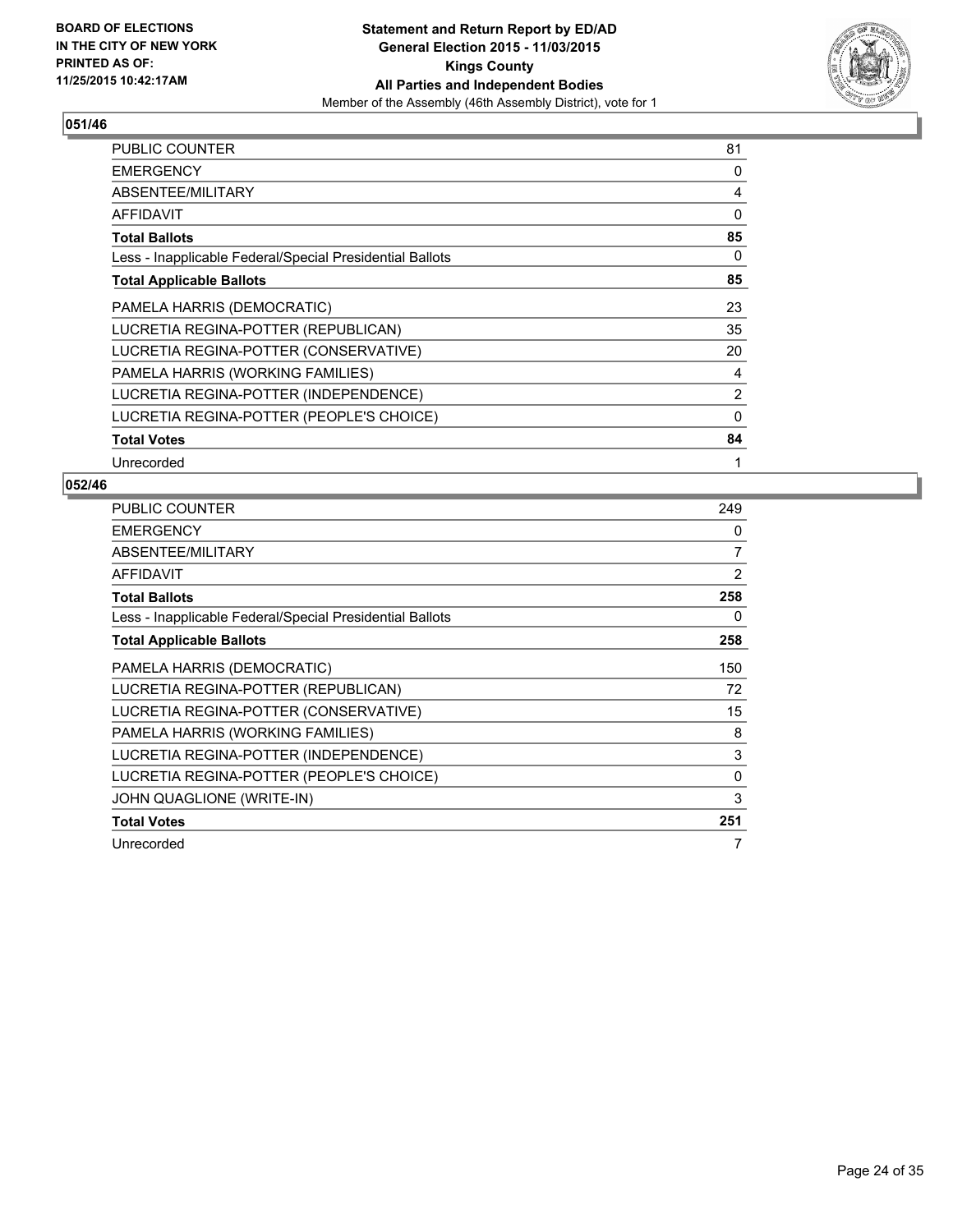

| <b>PUBLIC COUNTER</b>                                    | 94  |
|----------------------------------------------------------|-----|
| <b>EMERGENCY</b>                                         | 0   |
| ABSENTEE/MILITARY                                        | 6   |
| AFFIDAVIT                                                | 0   |
| <b>Total Ballots</b>                                     | 100 |
| Less - Inapplicable Federal/Special Presidential Ballots | 0   |
| <b>Total Applicable Ballots</b>                          | 100 |
| PAMELA HARRIS (DEMOCRATIC)                               | 42  |
| LUCRETIA REGINA-POTTER (REPUBLICAN)                      | 34  |
| LUCRETIA REGINA-POTTER (CONSERVATIVE)                    | 17  |
| PAMELA HARRIS (WORKING FAMILIES)                         | 3   |
| LUCRETIA REGINA-POTTER (INDEPENDENCE)                    | 2   |
| LUCRETIA REGINA-POTTER (PEOPLE'S CHOICE)                 | 0   |
| PAT MCCARTHY (WRITE-IN)                                  | 1   |
| <b>Total Votes</b>                                       | 99  |
| Unrecorded                                               | 1   |

## **054/46 COMBINED into: 034/46**

| <b>PUBLIC COUNTER</b>                                    | 55             |
|----------------------------------------------------------|----------------|
| <b>EMERGENCY</b>                                         | 0              |
| ABSENTEE/MILITARY                                        | $\overline{7}$ |
| AFFIDAVIT                                                | 3              |
| <b>Total Ballots</b>                                     | 65             |
| Less - Inapplicable Federal/Special Presidential Ballots | 0              |
| <b>Total Applicable Ballots</b>                          | 65             |
| PAMELA HARRIS (DEMOCRATIC)                               | 33             |
| LUCRETIA REGINA-POTTER (REPUBLICAN)                      | 15             |
| LUCRETIA REGINA-POTTER (CONSERVATIVE)                    | 11             |
| PAMELA HARRIS (WORKING FAMILIES)                         | 5              |
| LUCRETIA REGINA-POTTER (INDEPENDENCE)                    | 1              |
| LUCRETIA REGINA-POTTER (PEOPLE'S CHOICE)                 | 0              |
| <b>Total Votes</b>                                       | 65             |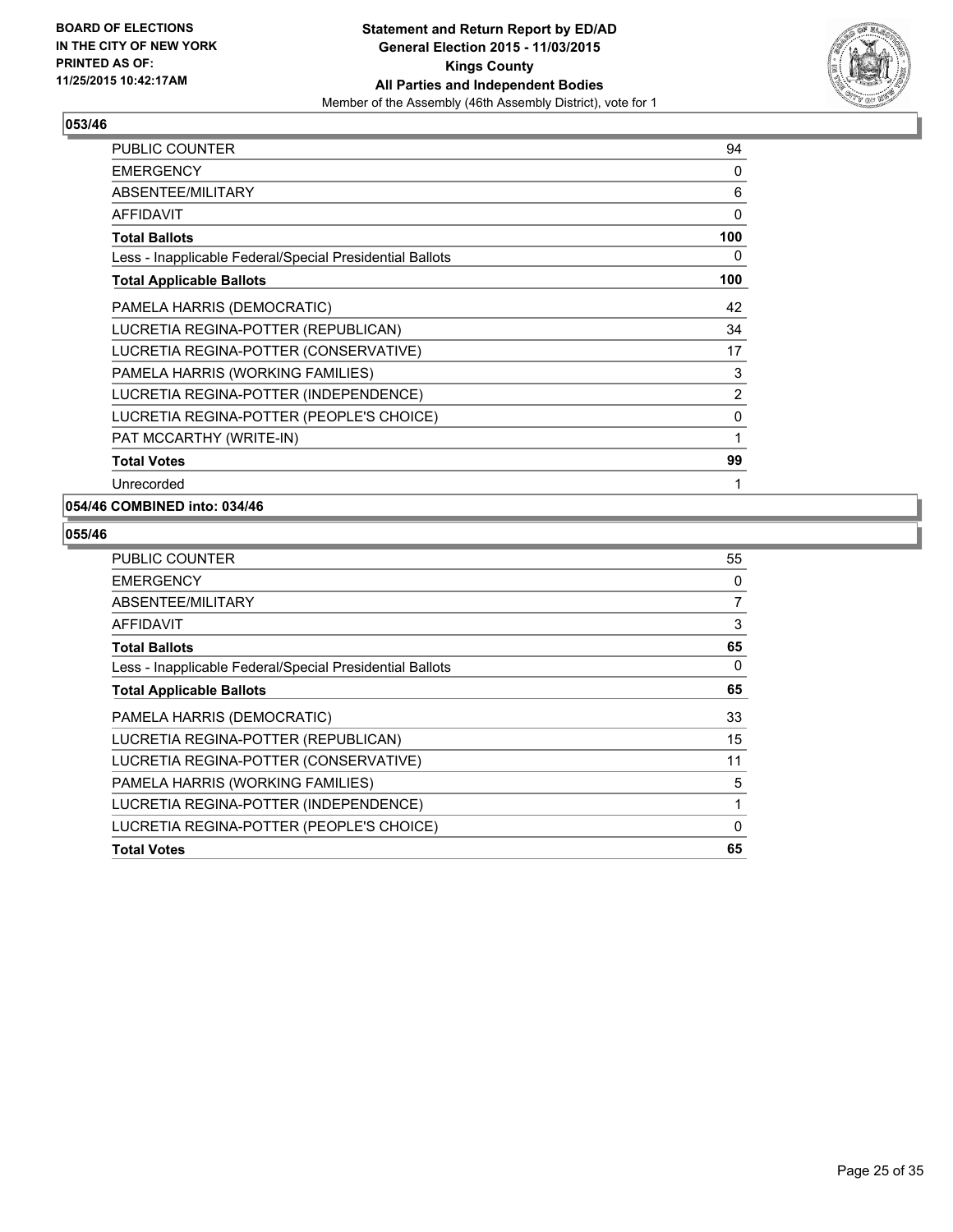

| <b>PUBLIC COUNTER</b>                                    | 86 |
|----------------------------------------------------------|----|
| <b>EMERGENCY</b>                                         | 0  |
| ABSENTEE/MILITARY                                        |    |
| AFFIDAVIT                                                |    |
| <b>Total Ballots</b>                                     | 88 |
| Less - Inapplicable Federal/Special Presidential Ballots | 0  |
| <b>Total Applicable Ballots</b>                          | 88 |
| PAMELA HARRIS (DEMOCRATIC)                               | 35 |
| LUCRETIA REGINA-POTTER (REPUBLICAN)                      | 26 |
| LUCRETIA REGINA-POTTER (CONSERVATIVE)                    | 8  |
| PAMELA HARRIS (WORKING FAMILIES)                         | 14 |
| LUCRETIA REGINA-POTTER (INDEPENDENCE)                    | 2  |
| LUCRETIA REGINA-POTTER (PEOPLE'S CHOICE)                 | 0  |
| <b>Total Votes</b>                                       | 85 |
| Unrecorded                                               | 3  |

| <b>PUBLIC COUNTER</b>                                    | 85 |
|----------------------------------------------------------|----|
| <b>EMERGENCY</b>                                         | 0  |
| ABSENTEE/MILITARY                                        | 3  |
| <b>AFFIDAVIT</b>                                         | 0  |
| <b>Total Ballots</b>                                     | 88 |
| Less - Inapplicable Federal/Special Presidential Ballots | 0  |
| <b>Total Applicable Ballots</b>                          | 88 |
| PAMELA HARRIS (DEMOCRATIC)                               | 34 |
| LUCRETIA REGINA-POTTER (REPUBLICAN)                      | 29 |
| LUCRETIA REGINA-POTTER (CONSERVATIVE)                    | 7  |
| PAMELA HARRIS (WORKING FAMILIES)                         | 12 |
| LUCRETIA REGINA-POTTER (INDEPENDENCE)                    | 1  |
| LUCRETIA REGINA-POTTER (PEOPLE'S CHOICE)                 | 0  |
| AROU PORTROY (WRITE-IN)                                  | 1  |
| JOHN QUAGLIONE (WRITE-IN)                                | 1  |
| <b>JULIANNA SZABO (WRITE-IN)</b>                         | 1  |
| UNATTRIBUTABLE WRITE-IN (WRITE-IN)                       | 2  |
| <b>Total Votes</b>                                       | 88 |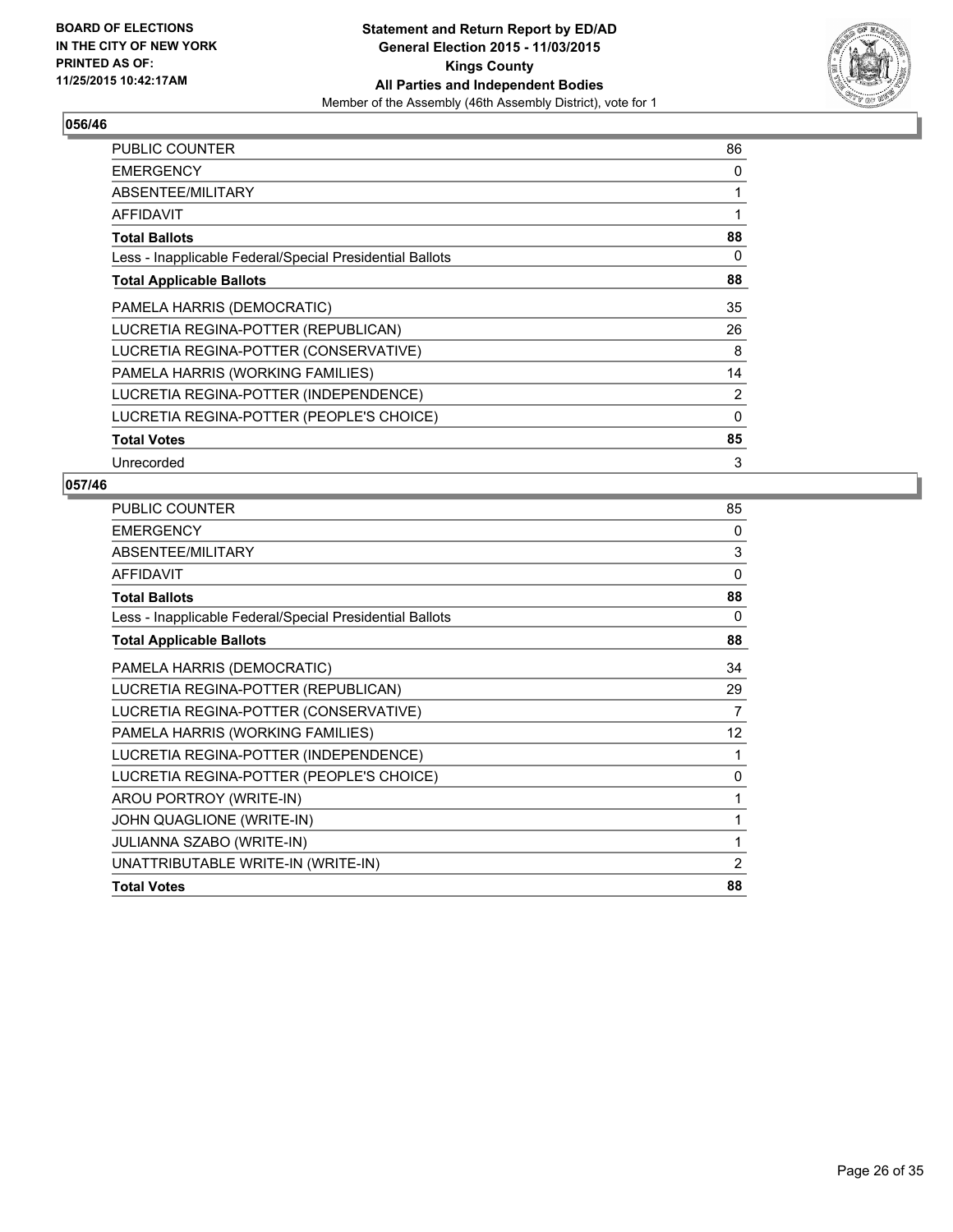

| <b>PUBLIC COUNTER</b>                                    | 98          |
|----------------------------------------------------------|-------------|
| <b>EMERGENCY</b>                                         | 0           |
| ABSENTEE/MILITARY                                        | 1           |
| AFFIDAVIT                                                | 0           |
| <b>Total Ballots</b>                                     | 99          |
| Less - Inapplicable Federal/Special Presidential Ballots | 0           |
| <b>Total Applicable Ballots</b>                          | 99          |
| PAMELA HARRIS (DEMOCRATIC)                               | 53          |
| LUCRETIA REGINA-POTTER (REPUBLICAN)                      | 21          |
| LUCRETIA REGINA-POTTER (CONSERVATIVE)                    | 5           |
| PAMELA HARRIS (WORKING FAMILIES)                         | 13          |
| LUCRETIA REGINA-POTTER (INDEPENDENCE)                    | 3           |
| LUCRETIA REGINA-POTTER (PEOPLE'S CHOICE)                 | $\mathbf 0$ |
| <b>Total Votes</b>                                       | 95          |
| Unrecorded                                               | 4           |

| <b>PUBLIC COUNTER</b>                                    | 64 |
|----------------------------------------------------------|----|
| <b>EMERGENCY</b>                                         | 0  |
| ABSENTEE/MILITARY                                        | 5  |
| <b>AFFIDAVIT</b>                                         | 2  |
| <b>Total Ballots</b>                                     | 71 |
| Less - Inapplicable Federal/Special Presidential Ballots | 0  |
| <b>Total Applicable Ballots</b>                          | 71 |
| PAMELA HARRIS (DEMOCRATIC)                               | 32 |
| LUCRETIA REGINA-POTTER (REPUBLICAN)                      | 15 |
| LUCRETIA REGINA-POTTER (CONSERVATIVE)                    | 13 |
| PAMELA HARRIS (WORKING FAMILIES)                         | 6  |
| LUCRETIA REGINA-POTTER (INDEPENDENCE)                    | 4  |
| LUCRETIA REGINA-POTTER (PEOPLE'S CHOICE)                 | 0  |
| KATIE CUCCO (WRITE-IN)                                   | 1  |
| <b>Total Votes</b>                                       | 71 |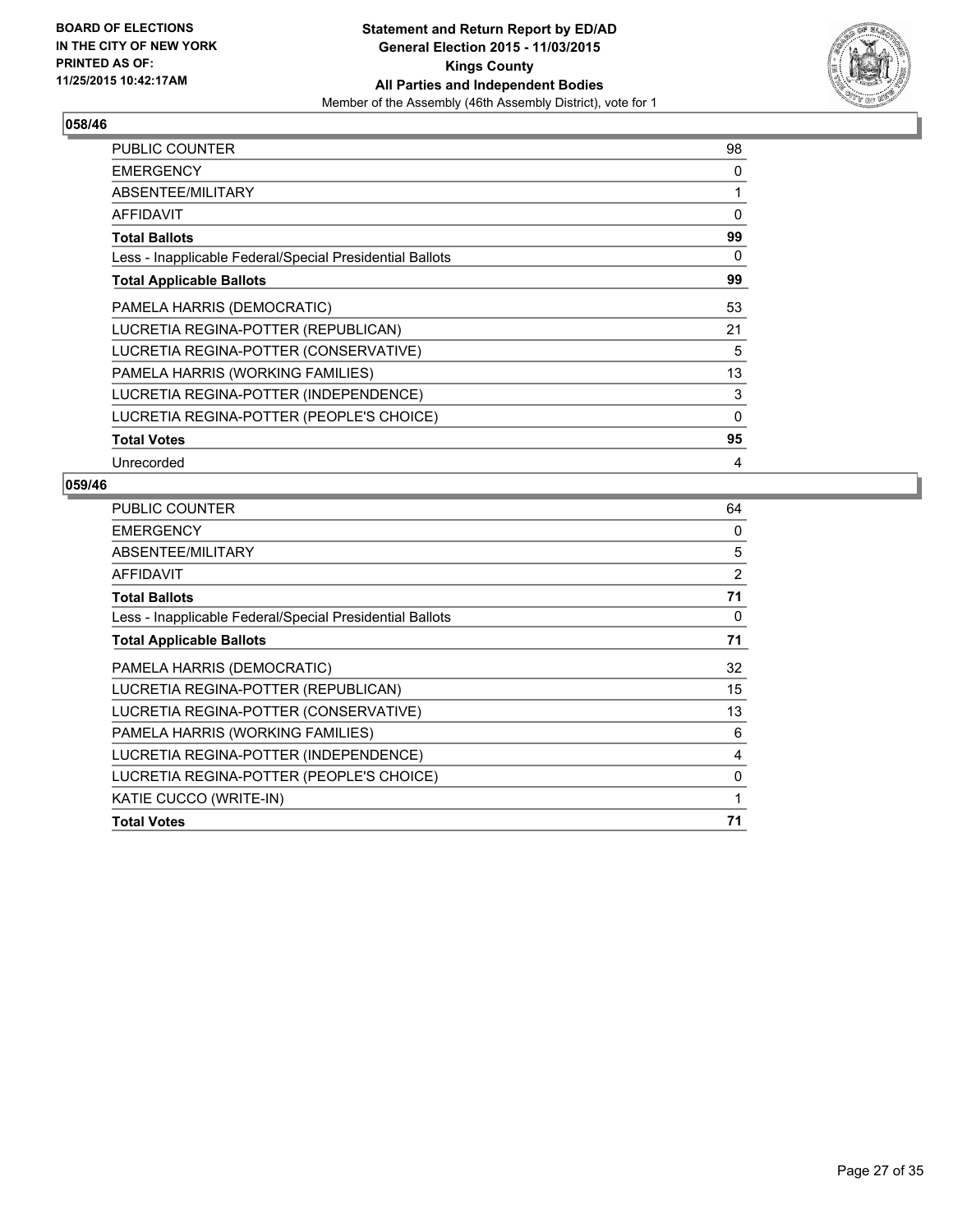

| <b>PUBLIC COUNTER</b>                                    | 123      |
|----------------------------------------------------------|----------|
| <b>EMERGENCY</b>                                         | 0        |
| ABSENTEE/MILITARY                                        | 11       |
| AFFIDAVIT                                                | 1        |
| <b>Total Ballots</b>                                     | 135      |
| Less - Inapplicable Federal/Special Presidential Ballots | 0        |
| <b>Total Applicable Ballots</b>                          | 135      |
| PAMELA HARRIS (DEMOCRATIC)                               | 62       |
| LUCRETIA REGINA-POTTER (REPUBLICAN)                      | 43       |
| LUCRETIA REGINA-POTTER (CONSERVATIVE)                    | 18       |
| PAMELA HARRIS (WORKING FAMILIES)                         | 4        |
| LUCRETIA REGINA-POTTER (INDEPENDENCE)                    | 5        |
| LUCRETIA REGINA-POTTER (PEOPLE'S CHOICE)                 | $\Omega$ |
| <b>Total Votes</b>                                       | 132      |
| Unrecorded                                               | 3        |

| <b>PUBLIC COUNTER</b>                                    | 74       |
|----------------------------------------------------------|----------|
| <b>EMERGENCY</b>                                         | $\Omega$ |
| ABSENTEE/MILITARY                                        | 8        |
| <b>AFFIDAVIT</b>                                         | 1        |
| <b>Total Ballots</b>                                     | 83       |
| Less - Inapplicable Federal/Special Presidential Ballots | 0        |
| <b>Total Applicable Ballots</b>                          | 83       |
| PAMELA HARRIS (DEMOCRATIC)                               | 27       |
| LUCRETIA REGINA-POTTER (REPUBLICAN)                      | 31       |
| LUCRETIA REGINA-POTTER (CONSERVATIVE)                    | 13       |
| PAMELA HARRIS (WORKING FAMILIES)                         | 1        |
| LUCRETIA REGINA-POTTER (INDEPENDENCE)                    | 8        |
| LUCRETIA REGINA-POTTER (PEOPLE'S CHOICE)                 | 0        |
| BERNIE SANDERS (WRITE-IN)                                | 1        |
| CLORINDA ANNARUMMO (WRITE-IN)                            | 1        |
| DAVID DRAKE (WRITE-IN)                                   | 1        |
| <b>Total Votes</b>                                       | 83       |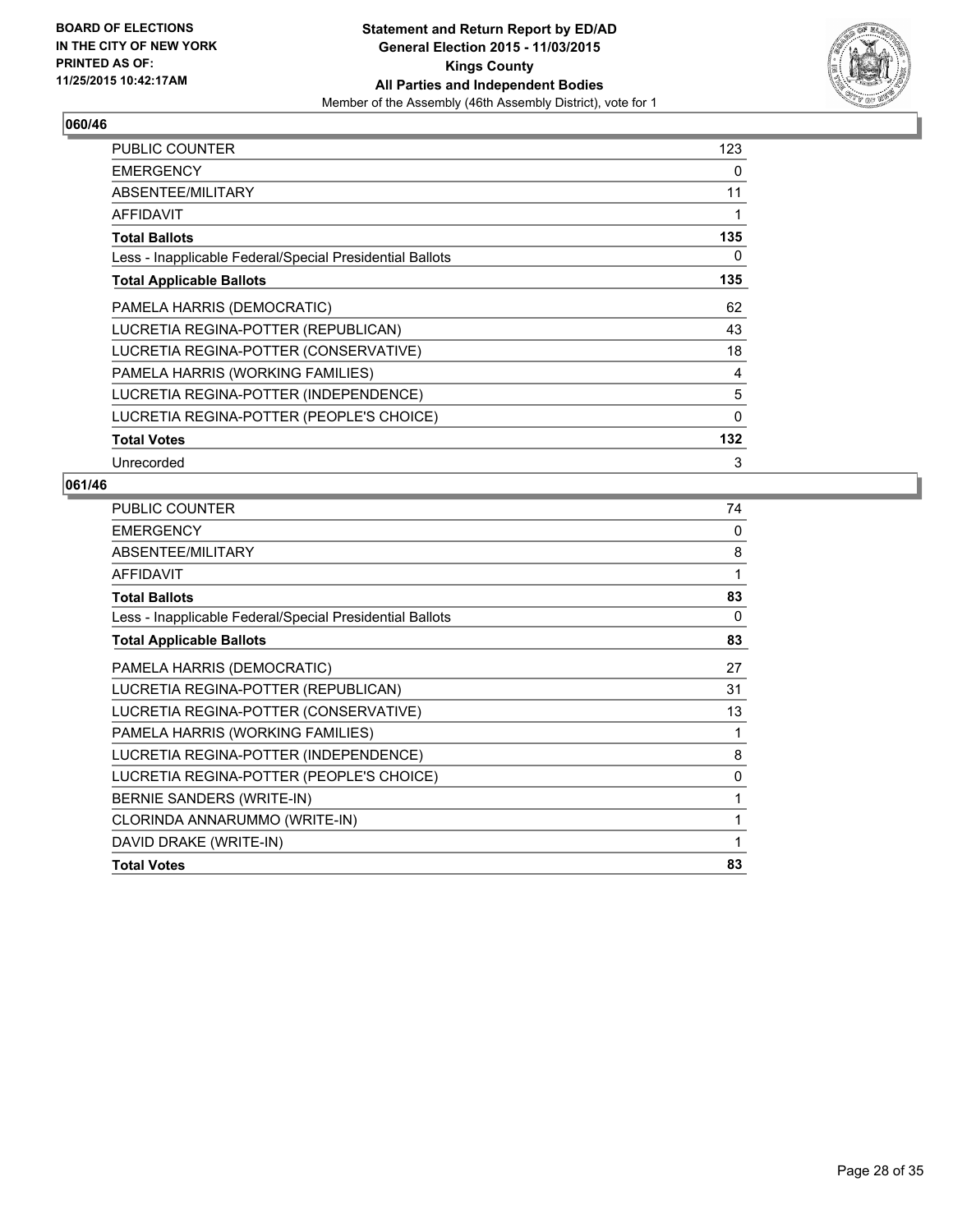

| <b>PUBLIC COUNTER</b>                                    | 135 |
|----------------------------------------------------------|-----|
| <b>EMERGENCY</b>                                         | 0   |
| ABSENTEE/MILITARY                                        | 6   |
| AFFIDAVIT                                                | 0   |
| <b>Total Ballots</b>                                     | 141 |
| Less - Inapplicable Federal/Special Presidential Ballots | 0   |
| <b>Total Applicable Ballots</b>                          | 141 |
| PAMELA HARRIS (DEMOCRATIC)                               | 78  |
| LUCRETIA REGINA-POTTER (REPUBLICAN)                      | 40  |
| LUCRETIA REGINA-POTTER (CONSERVATIVE)                    | 14  |
| PAMELA HARRIS (WORKING FAMILIES)                         | 6   |
| LUCRETIA REGINA-POTTER (INDEPENDENCE)                    | 1   |
| LUCRETIA REGINA-POTTER (PEOPLE'S CHOICE)                 | 1   |
| <b>Total Votes</b>                                       | 140 |
| Unrecorded                                               |     |

| <b>PUBLIC COUNTER</b>                                    | 72 |
|----------------------------------------------------------|----|
| <b>EMERGENCY</b>                                         | 0  |
| ABSENTEE/MILITARY                                        | 9  |
| <b>AFFIDAVIT</b>                                         | 1  |
| <b>Total Ballots</b>                                     | 82 |
| Less - Inapplicable Federal/Special Presidential Ballots | 0  |
| <b>Total Applicable Ballots</b>                          | 82 |
| PAMELA HARRIS (DEMOCRATIC)                               | 44 |
| LUCRETIA REGINA-POTTER (REPUBLICAN)                      | 23 |
| LUCRETIA REGINA-POTTER (CONSERVATIVE)                    | 10 |
| PAMELA HARRIS (WORKING FAMILIES)                         | 2  |
| LUCRETIA REGINA-POTTER (INDEPENDENCE)                    | 1  |
| LUCRETIA REGINA-POTTER (PEOPLE'S CHOICE)                 | 1  |
| <b>Total Votes</b>                                       | 81 |
| Unrecorded                                               | 1  |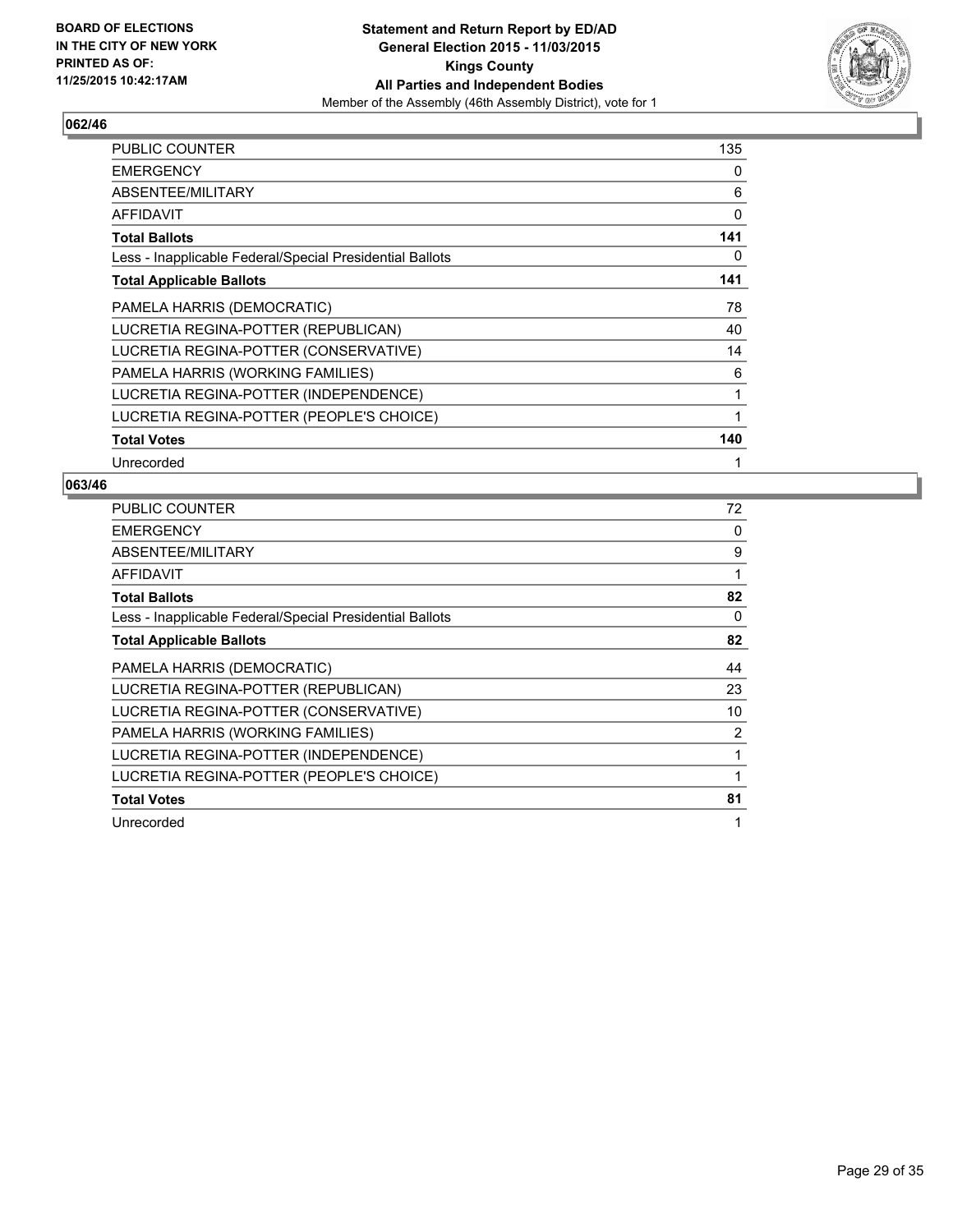

| <b>PUBLIC COUNTER</b>                                    | 111 |
|----------------------------------------------------------|-----|
| <b>EMERGENCY</b>                                         | 0   |
| ABSENTEE/MILITARY                                        | 7   |
| AFFIDAVIT                                                |     |
| <b>Total Ballots</b>                                     | 119 |
| Less - Inapplicable Federal/Special Presidential Ballots | 0   |
| <b>Total Applicable Ballots</b>                          | 119 |
| PAMELA HARRIS (DEMOCRATIC)                               | 51  |
| LUCRETIA REGINA-POTTER (REPUBLICAN)                      | 40  |
| LUCRETIA REGINA-POTTER (CONSERVATIVE)                    | 15  |
| PAMELA HARRIS (WORKING FAMILIES)                         | 10  |
| LUCRETIA REGINA-POTTER (INDEPENDENCE)                    | 3   |
| LUCRETIA REGINA-POTTER (PEOPLE'S CHOICE)                 | 0   |
| <b>Total Votes</b>                                       | 119 |

| <b>PUBLIC COUNTER</b>                                    | 109 |
|----------------------------------------------------------|-----|
| <b>EMERGENCY</b>                                         | 0   |
| ABSENTEE/MILITARY                                        | 10  |
| <b>AFFIDAVIT</b>                                         | 2   |
| <b>Total Ballots</b>                                     | 121 |
| Less - Inapplicable Federal/Special Presidential Ballots | 0   |
| <b>Total Applicable Ballots</b>                          | 121 |
| PAMELA HARRIS (DEMOCRATIC)                               | 48  |
| LUCRETIA REGINA-POTTER (REPUBLICAN)                      | 39  |
| LUCRETIA REGINA-POTTER (CONSERVATIVE)                    | 20  |
| PAMELA HARRIS (WORKING FAMILIES)                         | 11  |
| LUCRETIA REGINA-POTTER (INDEPENDENCE)                    | 2   |
| LUCRETIA REGINA-POTTER (PEOPLE'S CHOICE)                 | 0   |
| KATIE CUCCO (WRITE-IN)                                   | 1   |
| <b>Total Votes</b>                                       | 121 |
| 066/46 COMBINED into: 035/46                             |     |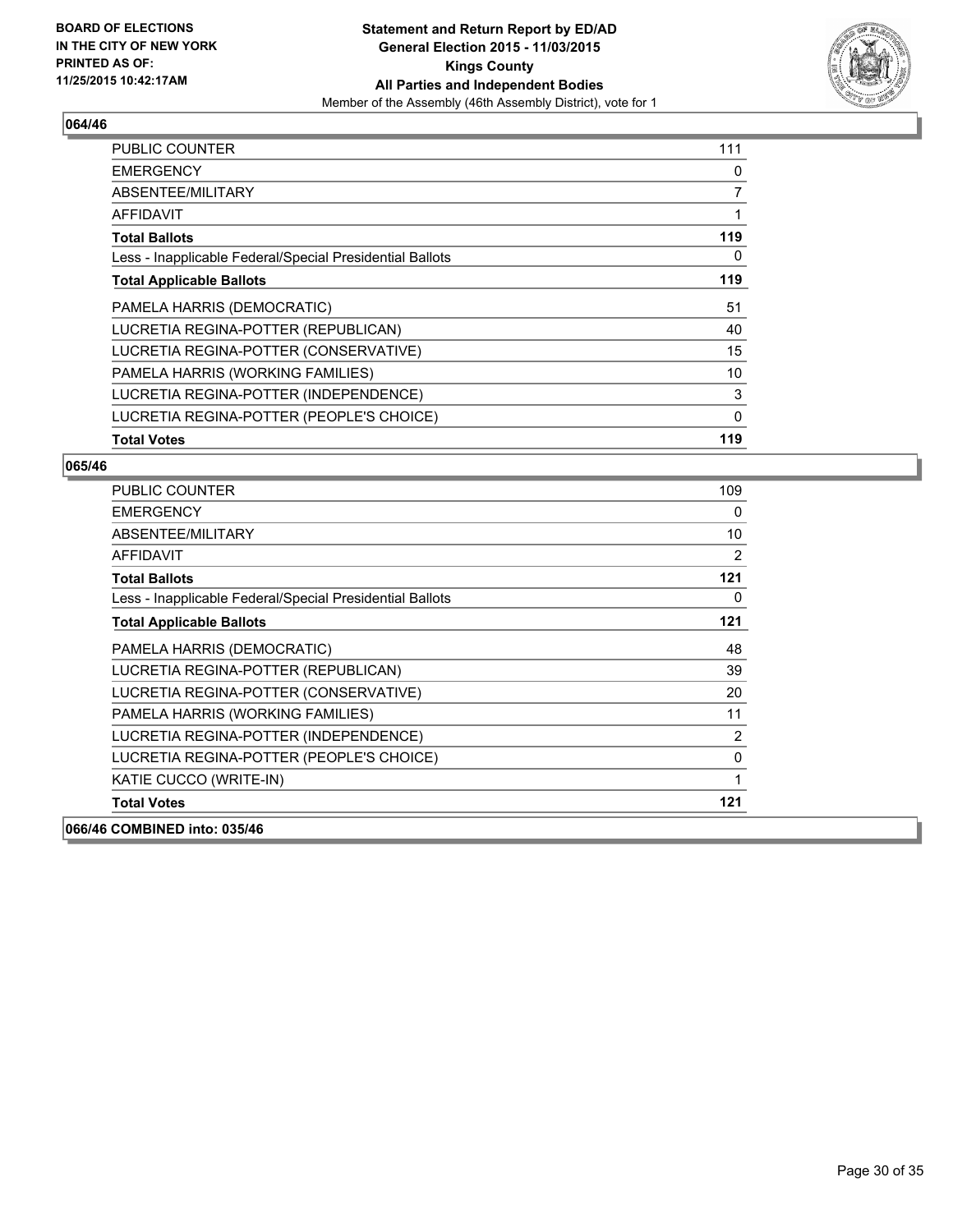

| <b>PUBLIC COUNTER</b>                                    | 105 |
|----------------------------------------------------------|-----|
| <b>EMERGENCY</b>                                         | 0   |
| ABSENTEE/MILITARY                                        | 2   |
| AFFIDAVIT                                                | 0   |
| <b>Total Ballots</b>                                     | 107 |
| Less - Inapplicable Federal/Special Presidential Ballots | 0   |
| <b>Total Applicable Ballots</b>                          | 107 |
| PAMELA HARRIS (DEMOCRATIC)                               | 25  |
| LUCRETIA REGINA-POTTER (REPUBLICAN)                      | 43  |
| LUCRETIA REGINA-POTTER (CONSERVATIVE)                    | 30  |
| PAMELA HARRIS (WORKING FAMILIES)                         | 4   |
| LUCRETIA REGINA-POTTER (INDEPENDENCE)                    | 3   |
| LUCRETIA REGINA-POTTER (PEOPLE'S CHOICE)                 | 0   |
| <b>Total Votes</b>                                       | 105 |
| Unrecorded                                               | 2   |

| <b>PUBLIC COUNTER</b>                                    | 120 |
|----------------------------------------------------------|-----|
| <b>EMERGENCY</b>                                         | 0   |
| ABSENTEE/MILITARY                                        | 7   |
| <b>AFFIDAVIT</b>                                         | 0   |
| <b>Total Ballots</b>                                     | 127 |
| Less - Inapplicable Federal/Special Presidential Ballots | 0   |
| <b>Total Applicable Ballots</b>                          | 127 |
| PAMELA HARRIS (DEMOCRATIC)                               | 35  |
| LUCRETIA REGINA-POTTER (REPUBLICAN)                      | 62  |
| LUCRETIA REGINA-POTTER (CONSERVATIVE)                    | 21  |
| PAMELA HARRIS (WORKING FAMILIES)                         | 4   |
| LUCRETIA REGINA-POTTER (INDEPENDENCE)                    | 3   |
| LUCRETIA REGINA-POTTER (PEOPLE'S CHOICE)                 | 0   |
| SAL ALBUNESE (WRITE-IN)                                  | 1   |
| UNATTRIBUTABLE WRITE-IN (WRITE-IN)                       | 1   |
| <b>Total Votes</b>                                       | 127 |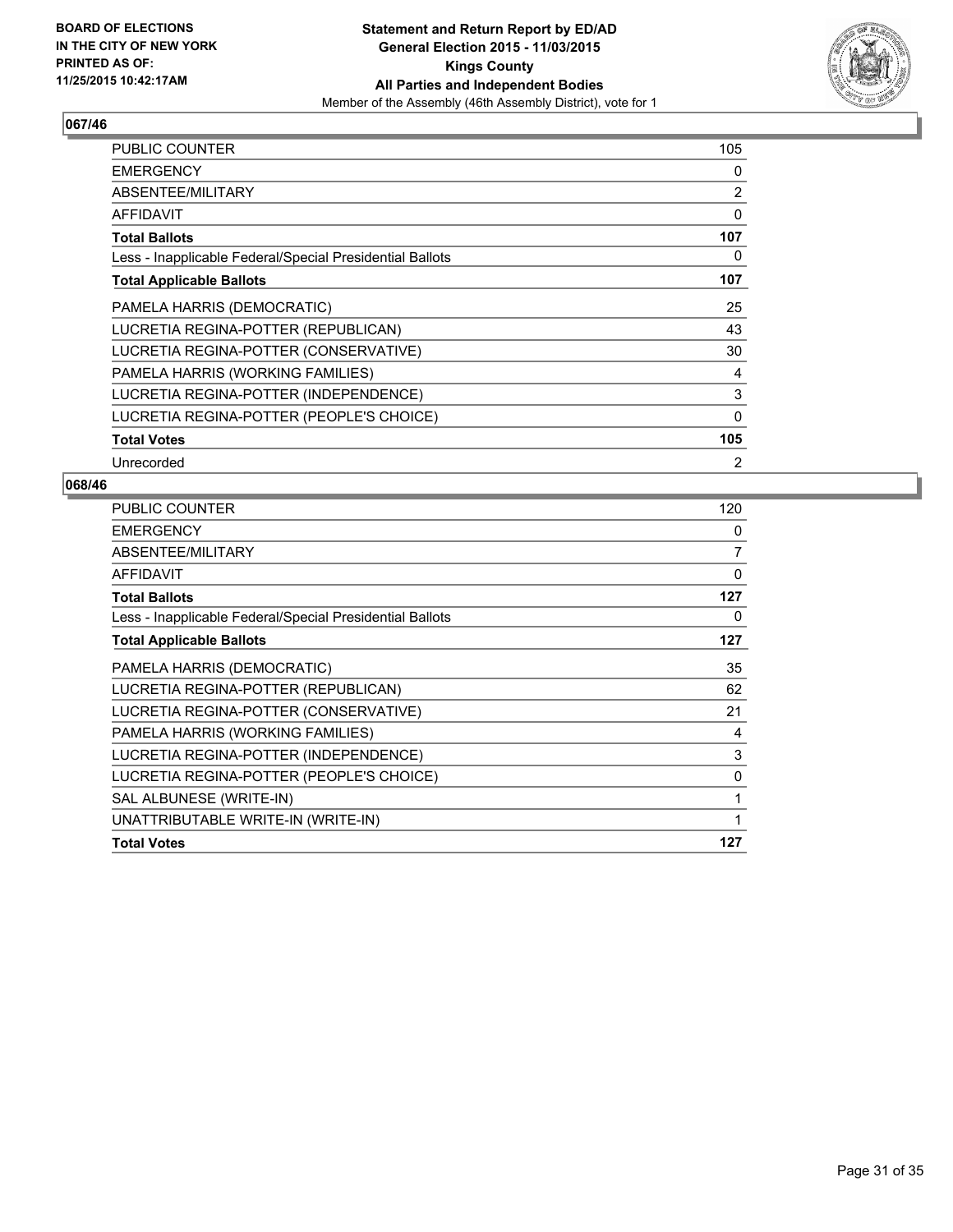

| <b>PUBLIC COUNTER</b>                                    | 165 |
|----------------------------------------------------------|-----|
| <b>EMERGENCY</b>                                         | 0   |
| ABSENTEE/MILITARY                                        | 7   |
| AFFIDAVIT                                                | 0   |
| <b>Total Ballots</b>                                     | 172 |
| Less - Inapplicable Federal/Special Presidential Ballots | 0   |
| <b>Total Applicable Ballots</b>                          | 172 |
| PAMELA HARRIS (DEMOCRATIC)                               | 45  |
| LUCRETIA REGINA-POTTER (REPUBLICAN)                      | 84  |
| LUCRETIA REGINA-POTTER (CONSERVATIVE)                    | 35  |
| PAMELA HARRIS (WORKING FAMILIES)                         | 4   |
| LUCRETIA REGINA-POTTER (INDEPENDENCE)                    | 2   |
| LUCRETIA REGINA-POTTER (PEOPLE'S CHOICE)                 | 0   |
| <b>Total Votes</b>                                       | 170 |
| Unrecorded                                               | 2   |

| <b>PUBLIC COUNTER</b>                                    | 65 |
|----------------------------------------------------------|----|
| <b>EMERGENCY</b>                                         | 0  |
| ABSENTEE/MILITARY                                        | 3  |
| <b>AFFIDAVIT</b>                                         | 0  |
| <b>Total Ballots</b>                                     | 68 |
| Less - Inapplicable Federal/Special Presidential Ballots | 0  |
| <b>Total Applicable Ballots</b>                          | 68 |
| PAMELA HARRIS (DEMOCRATIC)                               | 12 |
| LUCRETIA REGINA-POTTER (REPUBLICAN)                      | 45 |
| LUCRETIA REGINA-POTTER (CONSERVATIVE)                    | 6  |
| PAMELA HARRIS (WORKING FAMILIES)                         | 1  |
| LUCRETIA REGINA-POTTER (INDEPENDENCE)                    | 1  |
| LUCRETIA REGINA-POTTER (PEOPLE'S CHOICE)                 | 2  |
| <b>VLADIMIR PUTIN (WRITE-IN)</b>                         | 1  |
| <b>Total Votes</b>                                       | 68 |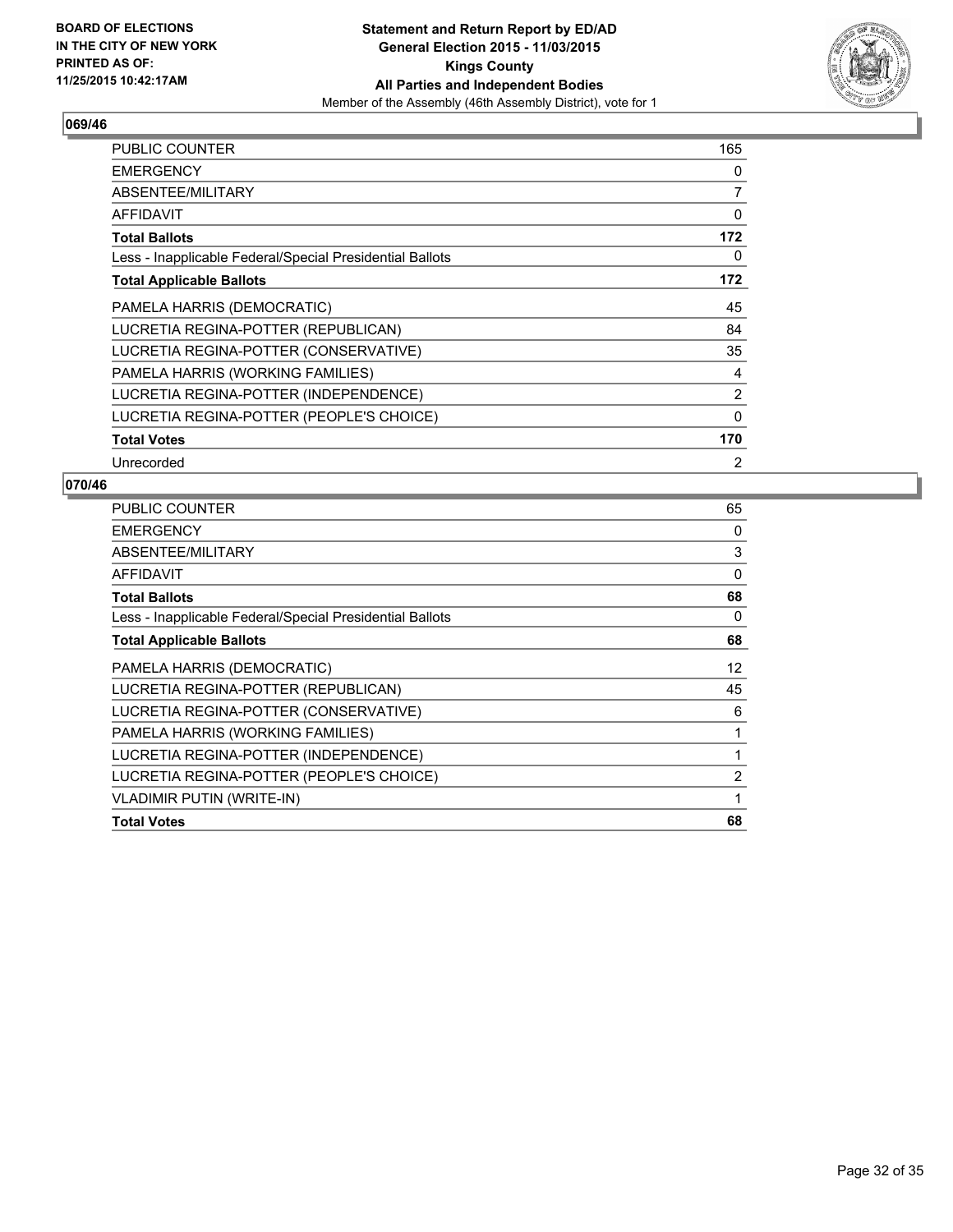

| PUBLIC COUNTER                                           | 59 |
|----------------------------------------------------------|----|
| <b>EMERGENCY</b>                                         | 0  |
| ABSENTEE/MILITARY                                        | 4  |
| AFFIDAVIT                                                | 0  |
| <b>Total Ballots</b>                                     | 63 |
| Less - Inapplicable Federal/Special Presidential Ballots | 0  |
| <b>Total Applicable Ballots</b>                          | 63 |
| PAMELA HARRIS (DEMOCRATIC)                               | 17 |
| LUCRETIA REGINA-POTTER (REPUBLICAN)                      | 34 |
| LUCRETIA REGINA-POTTER (CONSERVATIVE)                    | 7  |
| PAMELA HARRIS (WORKING FAMILIES)                         | 1  |
| LUCRETIA REGINA-POTTER (INDEPENDENCE)                    | 1  |
| LUCRETIA REGINA-POTTER (PEOPLE'S CHOICE)                 | 1  |
| MARIA GUCCIONE ESQ. (WRITE-IN)                           | 1  |
| <b>Total Votes</b>                                       | 62 |
| Unrecorded                                               | 1  |

| PUBLIC COUNTER                                           | 99  |
|----------------------------------------------------------|-----|
| <b>EMERGENCY</b>                                         | 0   |
| ABSENTEE/MILITARY                                        | 7   |
| <b>AFFIDAVIT</b>                                         | 1   |
| <b>Total Ballots</b>                                     | 107 |
| Less - Inapplicable Federal/Special Presidential Ballots | 0   |
| <b>Total Applicable Ballots</b>                          | 107 |
| PAMELA HARRIS (DEMOCRATIC)                               | 37  |
| LUCRETIA REGINA-POTTER (REPUBLICAN)                      | 39  |
| LUCRETIA REGINA-POTTER (CONSERVATIVE)                    | 19  |
| PAMELA HARRIS (WORKING FAMILIES)                         | 6   |
| LUCRETIA REGINA-POTTER (INDEPENDENCE)                    | 4   |
| LUCRETIA REGINA-POTTER (PEOPLE'S CHOICE)                 | 1   |
| <b>Total Votes</b>                                       | 106 |
| Unrecorded                                               | 1   |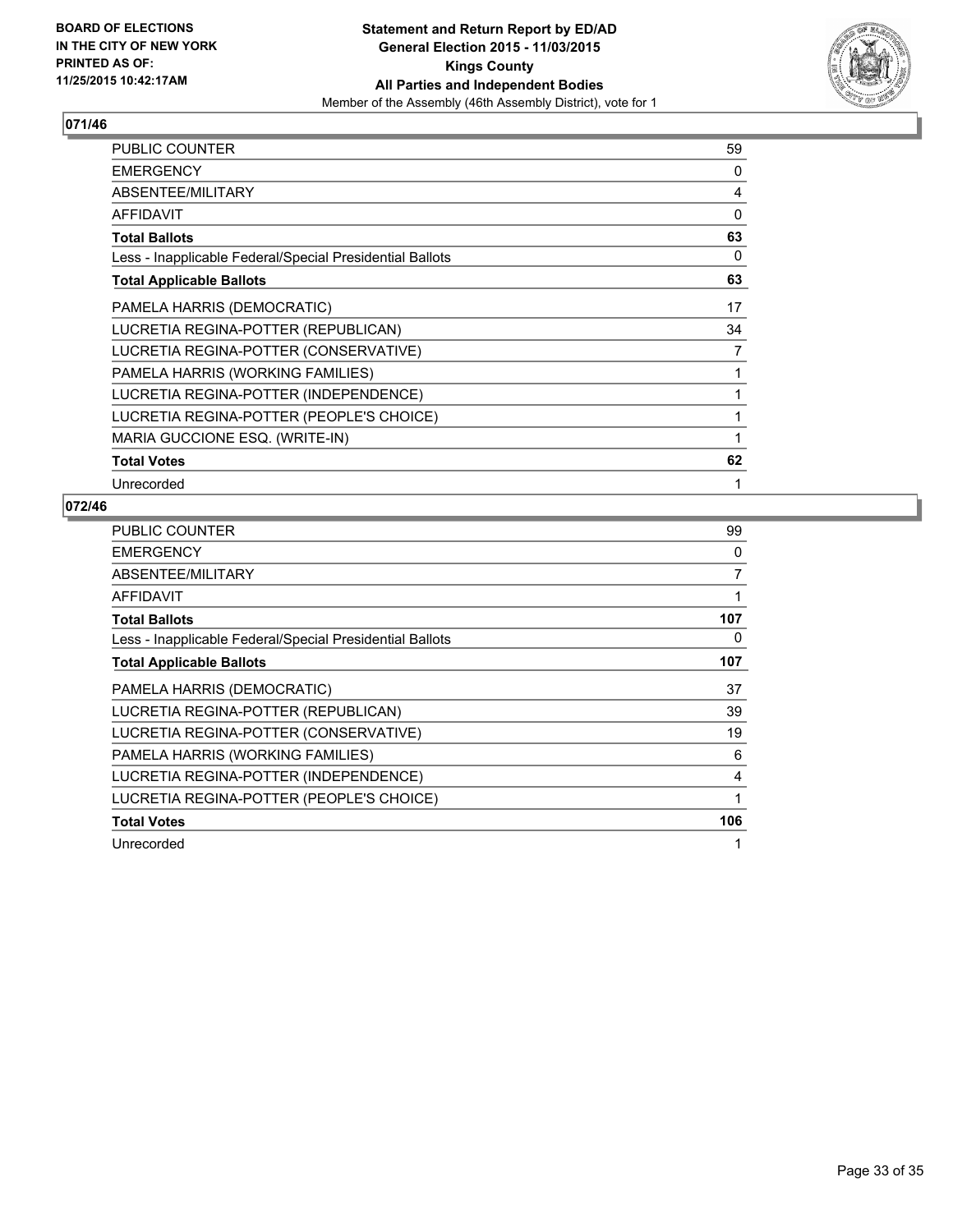

| <b>PUBLIC COUNTER</b>                                    | 70 |
|----------------------------------------------------------|----|
| <b>EMERGENCY</b>                                         | 1  |
| ABSENTEE/MILITARY                                        | 0  |
| AFFIDAVIT                                                | 1  |
| <b>Total Ballots</b>                                     | 72 |
| Less - Inapplicable Federal/Special Presidential Ballots | 0  |
| <b>Total Applicable Ballots</b>                          | 72 |
| PAMELA HARRIS (DEMOCRATIC)                               | 44 |
| LUCRETIA REGINA-POTTER (REPUBLICAN)                      | 17 |
| LUCRETIA REGINA-POTTER (CONSERVATIVE)                    | 3  |
| PAMELA HARRIS (WORKING FAMILIES)                         | 3  |
| LUCRETIA REGINA-POTTER (INDEPENDENCE)                    | 1  |
| LUCRETIA REGINA-POTTER (PEOPLE'S CHOICE)                 | 0  |
| <b>Total Votes</b>                                       | 68 |
| Unrecorded                                               | 4  |

**074/46 COMBINED into: 063/46**

## **075/46 COMBINED into: 072/46**

#### **076/46 COMBINED into: 072/46**

#### **077/46 COMBINED into: 019/46**

| <b>PUBLIC COUNTER</b>                                    | 74             |
|----------------------------------------------------------|----------------|
| <b>EMERGENCY</b>                                         | 0              |
| ABSENTEE/MILITARY                                        | $\overline{2}$ |
| <b>AFFIDAVIT</b>                                         | 0              |
| <b>Total Ballots</b>                                     | 76             |
| Less - Inapplicable Federal/Special Presidential Ballots | 0              |
| <b>Total Applicable Ballots</b>                          | 76             |
| PAMELA HARRIS (DEMOCRATIC)                               | 32             |
| LUCRETIA REGINA-POTTER (REPUBLICAN)                      | 23             |
| LUCRETIA REGINA-POTTER (CONSERVATIVE)                    | 10             |
| PAMELA HARRIS (WORKING FAMILIES)                         | 6              |
| LUCRETIA REGINA-POTTER (INDEPENDENCE)                    | $\overline{2}$ |
| LUCRETIA REGINA-POTTER (PEOPLE'S CHOICE)                 | 1              |
| <b>Total Votes</b>                                       | 74             |
| Unrecorded                                               | 2              |
| 079/46 COMBINED into: 069/46                             |                |